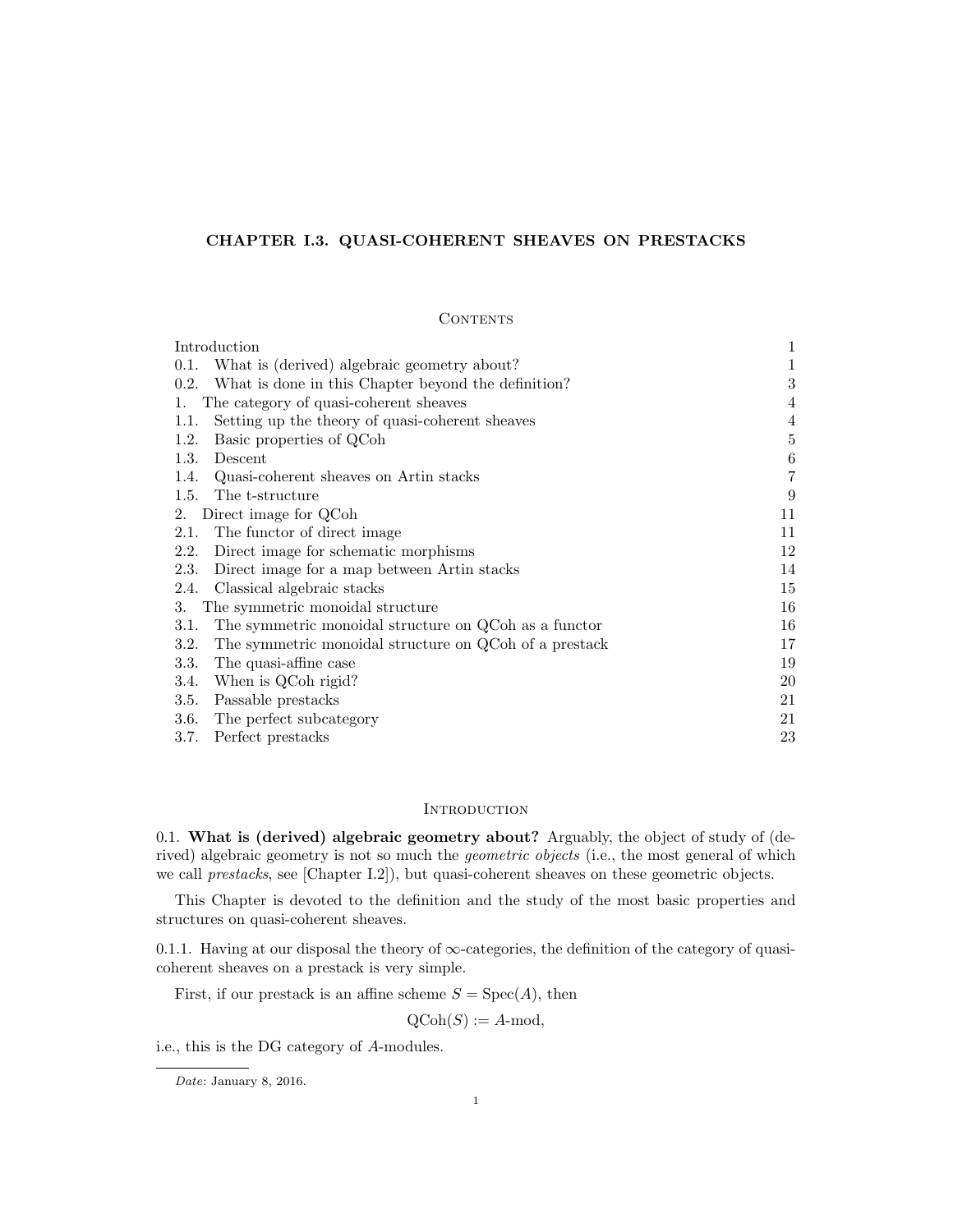#### 2 QUASI-COHERENT SHEAVES

For a general prestack  $\mathcal{Y}$ , we define  $QCoh(\mathcal{Y})$  to be the *limit* of the categories  $QCoh(S)$  over the category of pairs

$$
(0.1) \t\t (S \in \text{DGSch}^{\text{aff}}, y : S \to Y).
$$

I.e., an object  $\mathcal{F} \in \text{QCoh}(\mathcal{Y})$  is a of assignments for every  $(S, y)$  as above of  $\mathcal{F}_{S, y} \in \text{QCoh}(S)$ and for every  $g: S' \to S$  and  $y' \sim y \circ g$  we are given an isomorphism

$$
\mathfrak{F}_{S',y'} \simeq g^*(\mathfrak{F}_{S,y}).
$$

These isomorphisms must satisfy a homotopy-coherent system of compatibilities for compositions of morphisms between affine schemes.

We note that the above limit takes place in the  $\infty$ -category DGCat<sub>cont</sub>, so we really need to input the entire machinery of [Lu1]. We also note that it is important that we work with DG categories rather than triangulated categories: limits of the latter are known to be ill-behaved.

0.1.2. Assume for a moment that  $\mathcal{Y}$  is a (derived) scheme. Then Proposition 1.4.4 shows that in considering the above limit, it is enough to consider those  $(S, y : S \rightarrow Y)$  for which s is an open embedding. I.e., we glue the category  $QCoh(\mathcal{Y})$  from the corresponding categories on its open affine subschemes.

Note that this is not how most textbooks define the category QCoh on a (derived) scheme. The more usual way is to consider all *sheaves of* 0-modules in the Zariski topology, and then pass to the subcategory consisting of objects with quasi-coherent cohomologies.

By contrast, our definition avoids any mention of sheaves that are non quasi-coherent. We regard it as an advantage: in a sense non quasi-coherent sheaves do not fully belong to algebraic geometry.

0.1.3. Generalizing from schemes to Artin stacks, we show that if  $\mathcal{Y}$  is an Artin stack, when considering the limit over the category of pairs  $(0.1)$ , we can replace it by its full subcategory where we require that the map  $y$  be smooth (note that since  $y$  is an Artin stack, it makes sense to talk about a map to it from an affine scheme being smooth).

Moreover, we can replace the latter category by its 1-full subcategory where when considering morphisms

$$
(g: S' \to S, y' \simeq y \circ g),
$$

we only allow those  $q$  that are themselves smooth.

So, when considering QCoh on an Artin stack, we do not have to consider maps that are non-smooth.

0.1.4. Another possible approach to the definition of QCoh would have been as the derived category of an abelian category.

Although it is true that for any prestack  $\mathcal{Y}$ , the category  $\text{QCoh}(\mathcal{Y})$  carries a canonical tstructure, the derived category of its heart is not at all equivalent to  $QCoh(\mathcal{Y})$ . This equivalence fails already for affine schemes that are not classical.

What one can show, however, is that when  $\mathcal{Y}$  is a *classical* algebraic stack, then the bounded below part of QCoh( $\mathcal{Y}$ ) is equivalent to the bounded below part of  $D(\text{QCoh}(\mathcal{Y})^{\heartsuit})$ .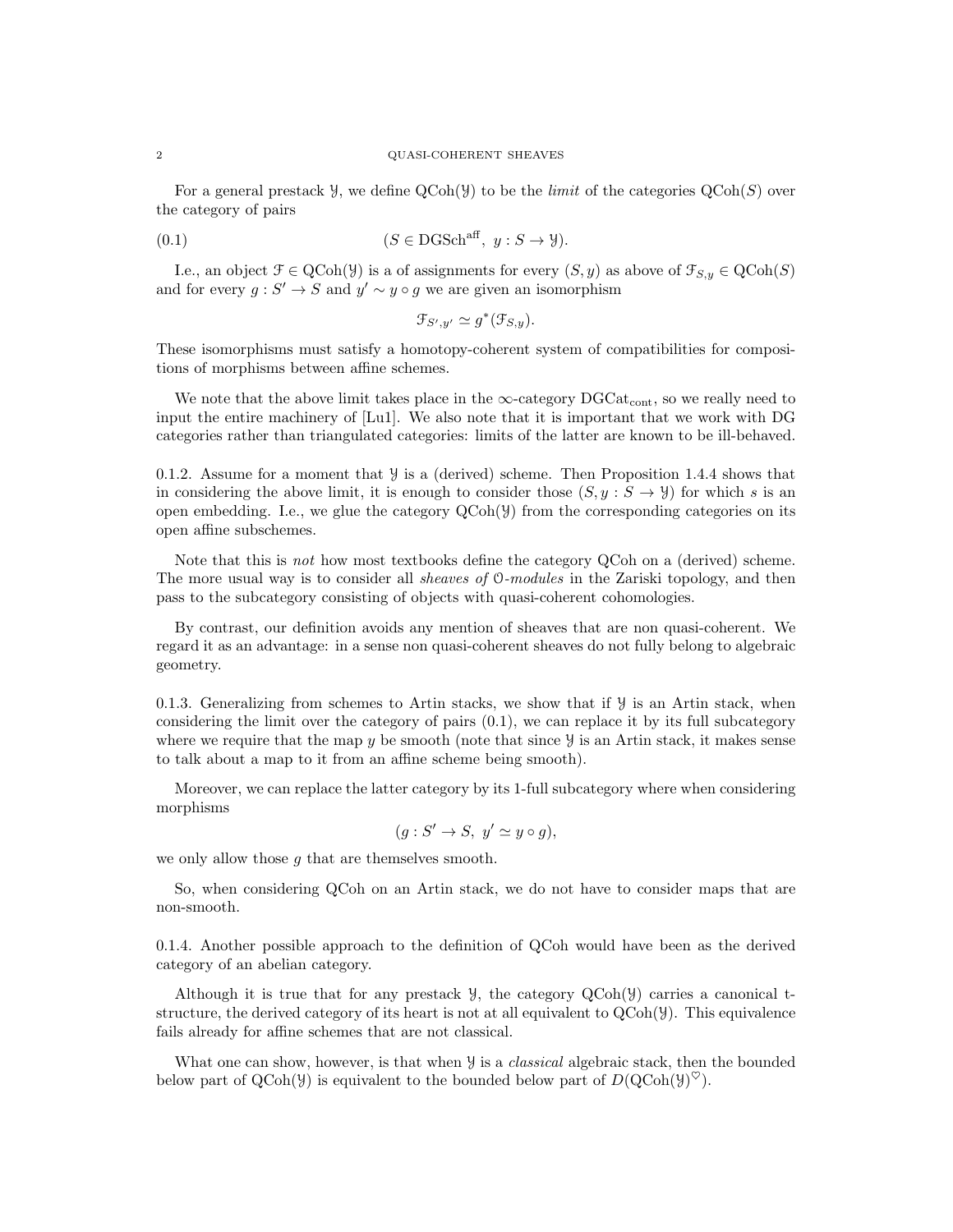0.2. What is done in this Chapter beyond the definition? So far, we only have the functor

 $\mathrm{QCoh}^*_{\mathrm{PreStk}} : \mathrm{PreStk}^\mathrm{op} \to \mathrm{DGCat}_\mathrm{cont}$ 

that sends a prestack  $\mathcal Y$  to the category  $QCoh(\mathcal Y)$  and a morphism  $f: \mathcal Y' \to \mathcal Y$  to the pullback functor

 $f^* : \text{QCoh}(\mathcal{Y}) \to \text{QCoh}(\mathcal{Y}').$ 

The rest of this chapter is devoted to exploring some very basic properties of QCoh.

0.2.1. In Sect. 2, for a morphism  $f: \mathcal{Y}' \to \mathcal{Y}$  between prestacks we study the functor

 $f_*: \text{QCoh}(\mathcal{Y}') \to \text{QCoh}(\mathcal{Y}),$ 

right adjoint to  $f^*$  (which exists by the Adjoint Functor Theorem since  $f^*$  is continuous).

In general, the functor  $f_*$  is ill-behaved. For example, it does not have the base change property (see Proposition 2.2.2(b) for what this means). In particular, for  $\mathcal{F}' \in \text{QCoh}(\mathcal{Y}')$ , we cannot explicitly say what is the value of  $f_*(\mathcal{F}')$  on  $S \stackrel{y}{\to} \mathcal{Y}$ .

However, the situation is much better when  $f$  is schematic quasi-compact (i.e., the base change of  $f$  by an affine scheme yields a quasi-compact scheme). In this case, the direct image functor does have the base change property.

0.2.2. In Sect. 3 we show that the functor

 $\mathrm{QCoh}^*_{\mathrm{PreStk}} : \mathrm{PreStk}^{\mathrm{op}} \to \mathrm{DGCat}_\mathrm{cont}$ 

has a natural *right-lax* symmetric monoidal structure, where the symmetric monoidal structure on PreStk<sup>op</sup> is induced by the Cartesian symmetric monoidal structure on PreStk, and on DGCat<sub>cont</sub>, it is given by the Lurie tensor product.

Concretely, this means that for  $\mathcal{Y}_1, \mathcal{Y}_2 \in \text{PreStk}$  we have a canonically defined functor

(0.2) 
$$
\mathrm{QCoh}(\mathcal{Y}_1) \otimes \mathrm{QCoh}(\mathcal{Y}_2) \to \mathrm{QCoh}(\mathcal{Y}_1 \times \mathcal{Y}_2),
$$

given by the external tensor product of quasi-coherent sheaves

$$
\mathcal{F}_1, \mathcal{F}_2 \mapsto \mathcal{F}_1 \boxtimes \mathcal{F}_2,
$$

We give criteria for when the functor  $(0.2)$  is an equivalence. For example, a sufficient condition is that the DG category  $\text{QCoh}(\mathcal{Y}_1)$  (or  $\text{QCoh}(\mathcal{Y}_2)$ ) be dualizable.

0.2.3. The symmetric monoidal structure on the functor  $Q\text{Coh}^*_{\text{PreStk}}$  induces a symmetric monoidal structure on  $QCoh(\mathcal{Y})$  for an individual  $\mathcal{Y}$ .

We study how various conditions on  $QCoh(\mathcal{Y})$  (such as being dualizable, rigid or compactly generated) interact with each other.

Finally, we study the following question: let

$$
\begin{array}{ccc}\n\mathbf{y}'_1 & \longrightarrow & \mathbf{y}' \\
\downarrow & & \downarrow \\
\mathbf{y}_1 & \longrightarrow & \mathbf{y}\n\end{array}
$$

be a pullback diagram of prestacks. Under what conditions is the tautological functor

$$
\operatorname{QCoh}(\mathcal{Y}_1) \underset{\operatorname{QCoh}(\mathcal{Y})}{\otimes} \operatorname{QCoh}(\mathcal{Y}') \to \operatorname{QCoh}(\mathcal{Y}'_1)
$$

an equivalence?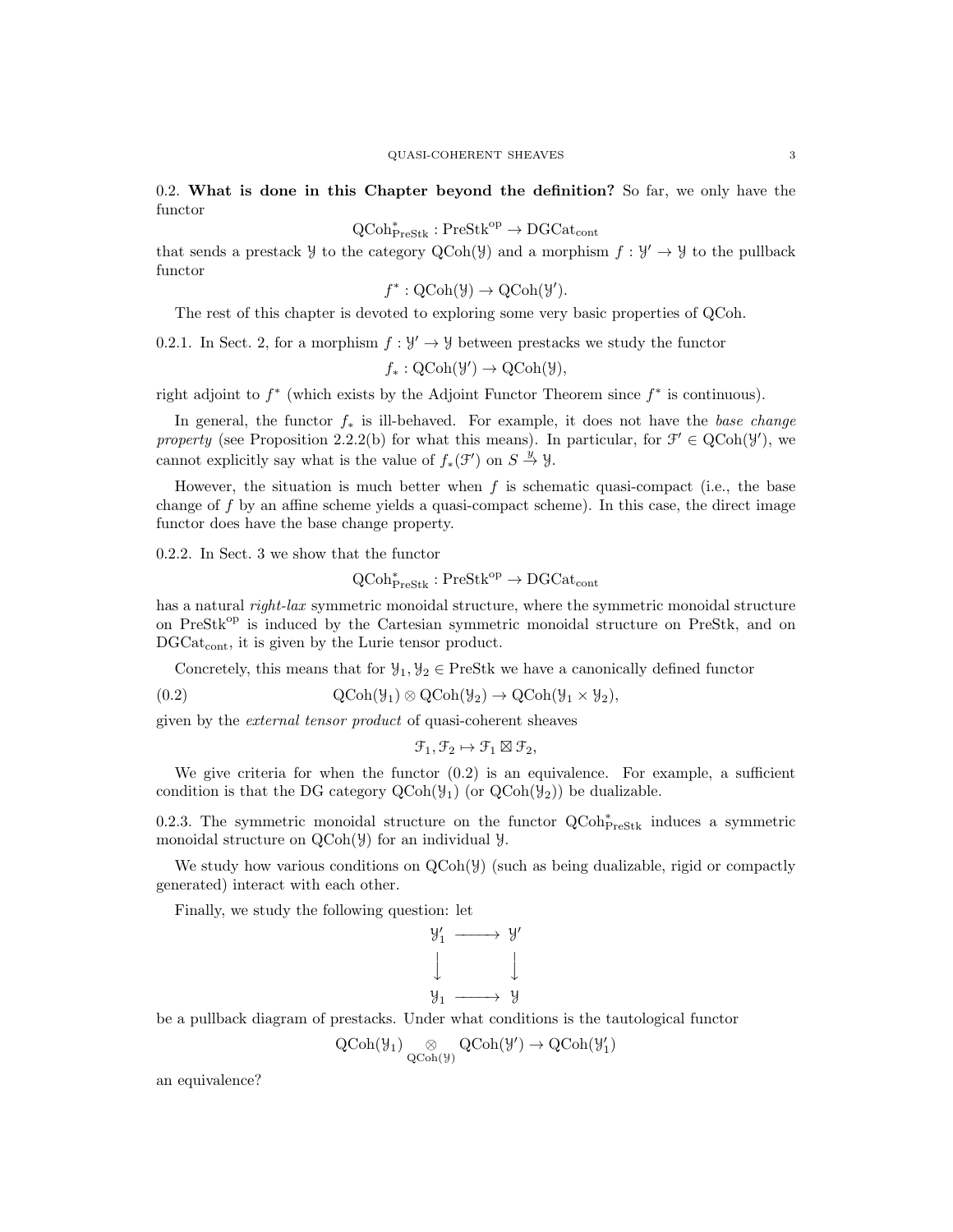#### 4 QUASI-COHERENT SHEAVES

## 1. The category of quasi-coherent sheaves

In this section we define the functor  $QCoh^*$  that maps  $PreStk^{op}$  to  $DGCat_{cont}$ . We study its basic properties: behavior with respect to n-coconnectivity and finite typeness, descent and t-structure.

We then show that in the case of Artin stacks, QCoh agrees with the more familiar definition of (the derived category of) quasi-coherent sheaves.

1.1. Setting up the theory of quasi-coherent sheaves. The basic input we feed into the theory of QCoh is the fact that the assignment  $A \mapsto A$ -mod is a functor from (AssocAlg(Vect))<sup>op</sup> to 1 -Cat.

1.1.1. Recall that according to [Chapter I.1, Sect. 3.5.5] we have a canonically defined functor

$$
(\text{AssocAlg}(\text{Vect}))^{op} \to \text{DGCat}_{cont}, \quad A \mapsto A\text{-mod}
$$

Composing with the forgetful functors

$$
ComAlg(Vect^{\leq 0}) \to ComAlg(Vect) \to AssocAlg(Vect)
$$

we obtain the functor

(1.1) 
$$
(\text{ComAlg}(\text{Vect}^{\leq 0}))^{\text{op}} \to \text{DGCat}_{\text{cont}}.
$$

1.1.2. We use the functor (1.1) as the initial input for QCoh.

Namely, we interpret (1.1) as a functor

 $(1.2) \quad \text{QCoh}_{\text{DCSch}^{\text{aff}}} : \text{DGSch}^{\text{aff}} \to \text{DGCat}_{\text{cont}},$ 

 $S \rightsquigarrow \text{QCoh}(S), \quad (S \stackrel{f}{\rightarrow} S') \rightsquigarrow (\text{QCoh}(S) \stackrel{f_*}{\longrightarrow} \text{QCoh}(S')).$ 

We will now use the fact that the structure of  $(\infty, 1)$ -category on DGCat<sub>cont</sub> can be canonically extended to a structure of  $(\infty, 2)$ -category, denoted DGCat<sup>2-Cat</sup> (see [Chapter I.1, Sect. 10.3.9]).

Note that for an individual morphism  $f : S \to S'$  in DGSch<sup>aff</sup>, the functor

$$
\text{QCoh}(S) \xrightarrow{f_*} \text{QCoh}(S')
$$

admits a left adjoint in DGCat<sup>2-Cat</sup>, denoted  $f^*$ .

Hence, applying [Chapter A.3, Corollary 1.3.4], by passing to left adjoints, from  $\rm QCoh_{DGSch}^{2}$ we obtain a functor

 $(1.3)$  QCoh $_{\text{DGSch}^{\text{aff}}}^* : (\text{DGSch}^{\text{aff}})^{\text{op}} \to \text{DGCat}_{\text{cont}}^*,$ 

$$
S \rightsquigarrow \text{QCoh}(S), \quad (S \xrightarrow{f} S') \rightsquigarrow (\text{QCoh}(S') \xrightarrow{f^*} \text{QCoh}(S)).
$$

1.1.3. Finally, we define the functor

$$
\operatorname{QCoh}\nolimits^*_\operatorname{PreStk}\nolimits : \operatorname{PreStk}\nolimits^{\operatorname{op}\nolimits} \to \operatorname{DGCat}\nolimits_{\operatorname{cont}\nolimits}
$$

to be the *right Kan extension* of the functor  $QCoh_{DGSch<sup>aff</sup>}^*$  of (1.3) along the fully faithful embedding

$$
(\mathrm{DGSch}^{\mathrm{aff}})^{\mathrm{op}} \hookrightarrow \mathrm{PreStk}^{\mathrm{op}}.
$$

For an individual  $\mathcal{Y} \in \text{PreStk}$  we denote the value of  $\text{QCoh}_{\text{PreStk}}^*$  on it by  $\text{QCoh}(\mathcal{Y})$ . For a map  $f: \mathcal{Y}' \to \mathcal{Y}$  we denote the corresponding 1-morphism in DGCat<sub>cont</sub> by

$$
f^*: \mathrm{QCoh}(\mathcal{Y}') \to \mathrm{QCoh}(\mathcal{Y}).
$$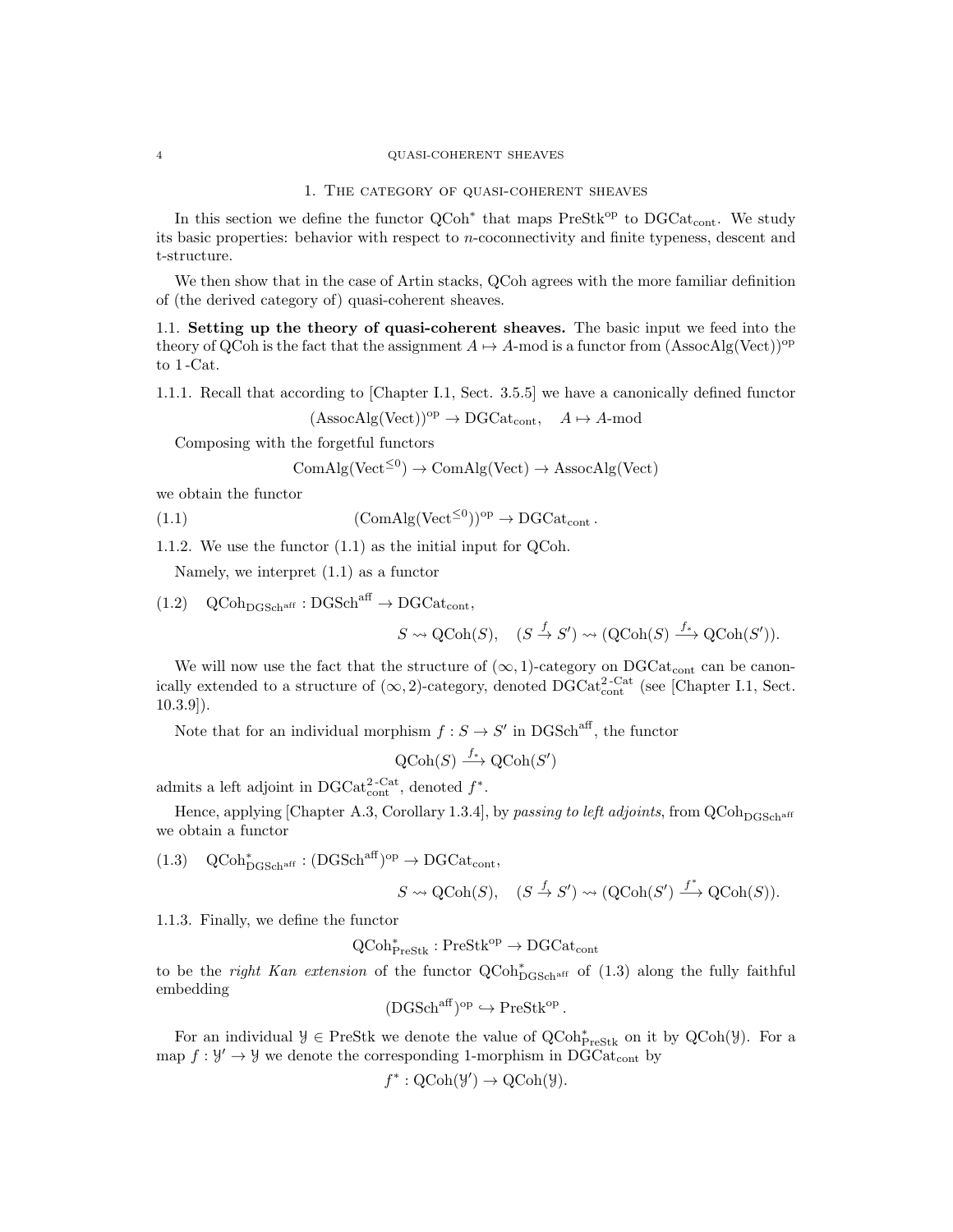1.1.4. By definition, for an individual  $\mathcal{Y} \in \text{PreStk}$ , we have

(1.4) 
$$
\operatorname{QCoh}(\mathcal{Y}) \simeq \lim_{(S \xrightarrow{y})} \operatorname{QCoh}(S),
$$

where the limit is taken over the category opposite to  $(DGSch<sup>aff</sup>)_{/y}$ .

Thus, we can think of an object  $\mathcal{F} \in \mathrm{QCoh}(\mathcal{Y})$  as an assignment

$$
(S \stackrel{y}{\to} \mathcal{Y}) \rightsquigarrow \mathcal{F}_{S,y} \in \text{QCoh}(S),
$$

$$
(S' \xrightarrow{f} S) \in (DGSch^{aff})_{/\mathcal{Y}} \rightsquigarrow (\mathcal{F}_{S',y \circ f} \simeq f^*(\mathcal{F}_{S,y})) \in QCoh(S'),
$$

satisfying a homotopy-coherent system of compatibilities for compositions of morphisms in  $(DGSch<sup>aff</sup>)_{/y}.$ 

## 1.2. Basic properties of QCoh.

1.2.1. Quasi-coherent sheaves and n-coconnective prestacks. Assume that  $\mathcal{Y}$  is n-coconnective (see [Chapter I.2], Sect. 1.3.3), i.e., that when we view  $\mathcal Y$  as a functor  $(DGSch^{aff})^{\text{op}} \to \infty$ -Grpd, it is a left Kan extension along the embedding

$$
\leq^n \text{DGSch}^{\text{aff}} \hookrightarrow \text{DGSch}^{\text{aff}}.
$$

We have:

Lemma 1.2.2. Under the above circumstances, the natural map

$$
\operatorname{QCoh}(\mathcal{Y}) \to \lim_{(S \xrightarrow{\mu} \mathcal{Y}) \in ((\leq^n \operatorname{DGSch}^{\operatorname{aff}})_{/\mathcal{Y}})^{\operatorname{op}}} \operatorname{QCoh}(S)
$$

is an equivalence.

*Proof.* Follows from  $(1.4)$ , since the fact that  $\mathcal{Y}$  is *n*-coconnective exactly means that the functor

$$
(^{\leq n}\text{DGSch}^{\text{aff}})_{/\mathcal{Y}} \to (\text{DGSch}^{\text{aff}})_{/\mathcal{Y}}
$$

is cofinal.

In other words, the above lemma says that if  $\mathcal{Y}$  in n-coconnective, in the definition of quasicoherent sheaves, it is enough to consider only those affine DG schemes mapping to Y that are themselves n-coconnective.

In particular, if  $\mathcal Y$  is a classical prestack, it is sufficient to consider only classical affine schemes mapping to Y.

## 1.2.3. Quasi-coherent sheaves on stacks locally of finite type.

Let  $\mathcal{Y} \in \text{PreStk}$  be *n*-coconnective as above, and assume, moreover, that it is locally of finite type (see [Chapter I.2], Sect. 1.6). I.e.,  $\mathcal{Y}|_{\le n_\text{DGSch}^{\text{aff}}}$  is the left Kan extension along the embedding

$$
^{\leq n}\mathrm{DGSch}^{\mathrm{aff}}_{\mathrm{ft}}\hookrightarrow{}^{\leq n}\mathrm{DGSch}^{\mathrm{aff}}
$$

.

Lemma 1.2.4. Under the above circumstances, the natural map

$$
\operatorname{QCoh}(\mathcal{Y}) \to \lim_{(S \xrightarrow{u} \mathcal{Y}) \in ((\leq^n \operatorname{DGSch}^{\operatorname{aff}}_{\operatorname{ft}})_{/\mathcal{Y}}))^\mathrm{op}} \operatorname{QCoh}(S)
$$

is an equivalence.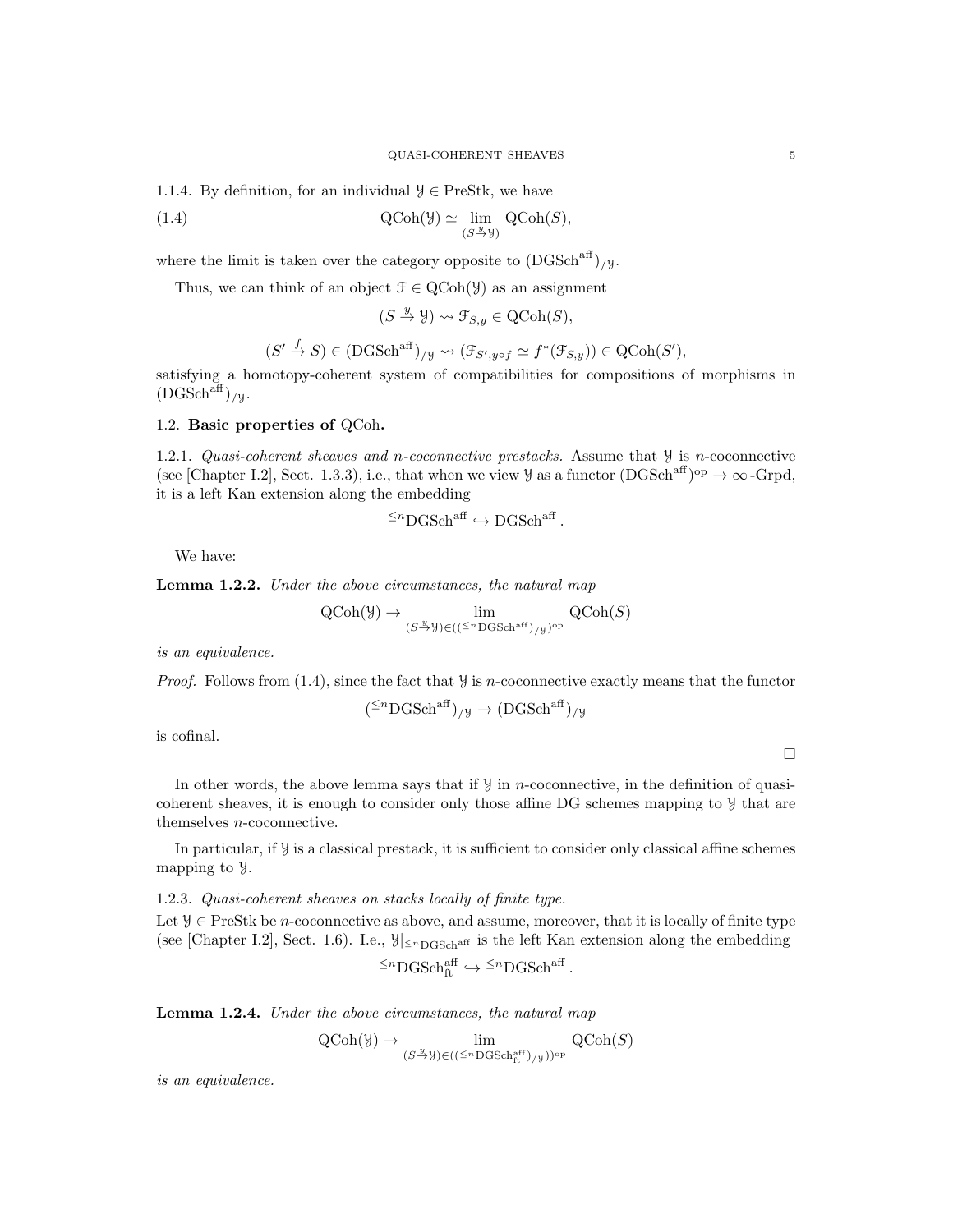Proof. Follows from Lemma 1.2.2, since the fact that  $\mathcal Y$  being locally of finite type exactly means that the functor

$$
(^{\leq n}\mathrm{DGSch}^{\mathrm{aff}}_{\mathrm{ft}})_{/\mathcal{Y}}\rightarrow(^{\leq n}\mathrm{DGSch}^{\mathrm{aff}})_{/\mathcal{Y}}
$$

is cofinal.

I.e., for n-coconnective prestacks locally of finite type, in the definition of quasi-coherent sheaves, it is enough to consider only those affine DG schemes mapping to Y that are themselves n-coconnective and are of finite type.

1.2.5. Non-convergence. We note, however, that for  $S \in \text{DGSch}^{\text{aff}}$  the functor

$$
\text{QCoh}(S) \to \lim_{n} \text{QCoh}({}^{\leq n}S)
$$

is not necessarily an equivalence. The simplest counterexample is provided by  $S = \text{Spec}(k[\eta])$ with deg( $\eta$ ) = -2.

This means, in particular, that for  $\mathcal{Y} \in \text{PreStk}_{\text{laff}}$  we cannot express  $\text{QCoh}(\mathcal{Y})$  in terms of the categories  $\text{QCoh}(S)$  with  $S \in \text{DGSch}^{\text{aff}}_{\text{aft}}$ .

1.3. Descent. In this subsection we will discuss a fundamental feature of the functor  $Q\text{Coh}^*$ , namely, that it satisfies flat descent.

1.3.1. Recall what it means for a functor  $(DGSch<sup>aff</sup>)<sup>op</sup> \rightarrow Spc$  to satisfy descent with respect to a given topology, see [Chapter I.2, Sect. 2.3.1].

We note, however, that this notion make sense when we replace the target category Spc by any ∞-category.

We observe, however, that the notion of descent when the target is some  $\infty$ -category C is expressible in terms of descent with values in Spc:

**Lemma 1.3.2.** Let  $F : (DGSch<sup>aff</sup>)<sup>op</sup> \to \mathbf{C}$  be a functor. Then it satisfies descent if and and only if for every  $\mathbf{c} \in \mathbf{C}$ , the functor

$$
Maps_{\mathbf{C}}(\mathbf{c}, -) \circ F : (DGSch^{aff})^{op} \to \text{Spc}
$$

satisfies descent.

1.3.3. The following assertion is a version of Grothendieck's flat descent (see [, Proposition  $(2.7.14)$ :

Theorem 1.3.4. The composite functor

$$
(\rm DGSch^{aff})^{op} \overset{\rm QCoh^*_{DGSch^{aff}}}{\longrightarrow} \rm DGCat_{cont} \rightarrow 1\text{-}Cat
$$

satisfies descent with respect to the flat (and hence, ppf, étale, Zariski) topology.

Since the forgetful functor

 $DGCat_{cont} \rightarrow 1$ -Cat

preserves limits (see [Chapter I.1, Lemma 2.5.2(b)]), we obtain:

Corollary 1.3.5. The functor

 $\operatorname{QCoh}^*_{\mathrm{DGSch}^{\operatorname{aff}}} : (\mathrm{DGSch}^{\operatorname{aff}})^{\mathrm{op}} \to \mathrm{DGCat}_{\mathrm{cont}}$ 

satisfies descent with respect to the flat (and hence, ppf,  $\acute{e}t$  tale, Zariski) topology.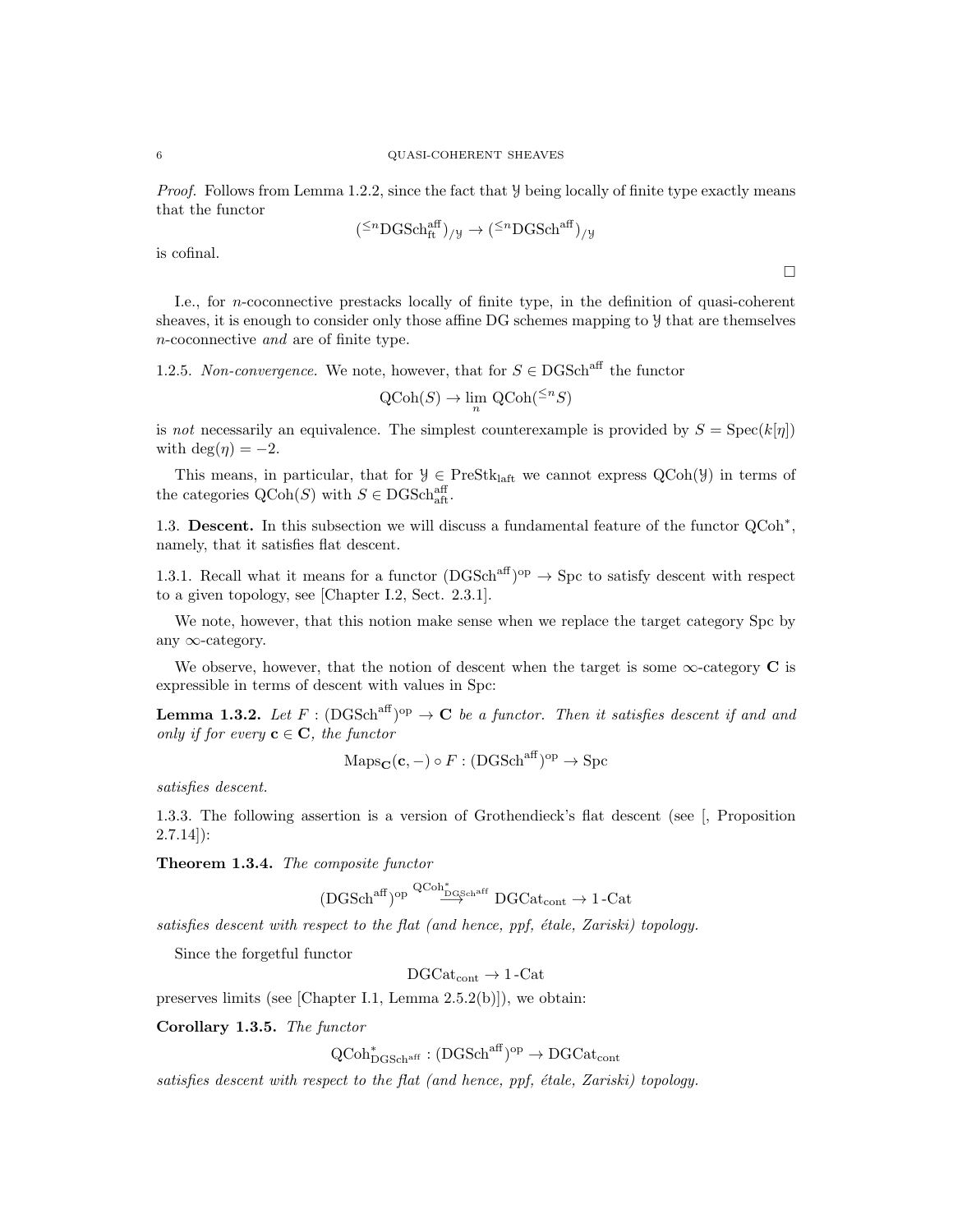1.3.6. Combining Corollary 1.3.5 with [Chapter I.2, Sect. 2.3.3], we obtain:

**Corollary 1.3.7.** Let  $f : \mathcal{Y}' \to \mathcal{Y}$  be a map in PreStk that is an equivalence for the flat topology. Then

$$
f^* : \mathrm{QCoh}(\mathcal{Y}) \to \mathrm{QCoh}(\mathcal{Y}')
$$

is an equivalence.

From this, we obtain, tautologically:

**Corollary 1.3.8.** For  $\mathcal{Y} \in \text{PreStk}$ , the canonical map  $\mathcal{Y} \to L(\mathcal{Y})$  induces an equivalence:

 $OCoh(L(Y)) \rightarrow OCoh(Y)$ .

1.3.9. The last corollary has a two-fold significance:

First, to specify a stack we may often have to start from a prestack given explicitly, and then apply the functor  $L$ . Corollary 1.3.8 implies that in order to calculate the category QCoh of the resulting stack we can work with the initial prestack.

Secondly, we obtain that for the purposes of QCoh, we will lose no information if we work with the subcategory Stk rather than all of PreStk.

1.3.10. From [Chapter I.2, Lemma 2.3.8], we obtain:

**Corollary 1.3.11.** Let  $\mathcal{Y}_1 \to \mathcal{Y}_2$  be a surjection in the flat topology. Then the natural map

$$
\mathrm{QCoh}(\mathcal{Y}_2) \to \mathrm{Tot}\left(\mathrm{QCoh}(\mathcal{Y}_1^\bullet/\mathcal{Y}_2)\right)
$$

is an equivalence.

1.3.12. Quasi-coherent sheaves on n-coconnective stacks. Recall the notion of n-coconnective stack, see [Chapter I.2, Sect. 2.6.3].

Note that if  $\mathcal{Y}$  is n-coconnective as a stack, then this does not mean that its is n-coconnective as a prestack. However, combining Corollary 1.3.8 and Lemma 1.2.2, we obtain:

**Corollary 1.3.13.** Let  $\mathcal{Y}$  be an *n*-coconnective stack. Then the natural map

$$
\operatorname{QCoh}(\mathcal{Y}) \to \lim_{(S \xrightarrow{\mu} Y) \in ((\leq^n \operatorname{DGSch}^{\operatorname{aff}})_{/\mathcal{Y}})^{\operatorname{op}}} \operatorname{QCoh}(S)
$$

is an equivalence.

1.4. Quasi-coherent sheaves on Artin stacks. The point of this subsection is that when Y is an Artin stack, in order to recover  $\text{QCoh}(\mathcal{Y})$ , instead of considering all affine schemes mapping to Y, it is enough to consider only ones that are smooth over Y.

1.4.1. Let  $\mathcal Y$  be an k-Artin stack (see [Chapter I.2, Sect. 4.1]). We claim that in this case, there is a more concise expression for QCoh(Y).

Let  $(DGSch<sup>aff</sup>)_{/\mathcal{Y},sm}$  denote the full subcategory of  $(DGSch<sup>aff</sup>)_{/\mathcal{Y}}$  consisting of those  $S \stackrel{y}{\rightarrow} \mathcal{Y},$ for which y is smooth (as a  $(k-1)$ -representable map).

Let  $((DGSch<sup>aff</sup>)_{sm})_{/y}$  be the 1-full subcategory of  $(DGSch<sup>aff</sup>)_{/y,sm}$ , where we restrict maps  $f: S' \to S$  to also be smooth.

We claim: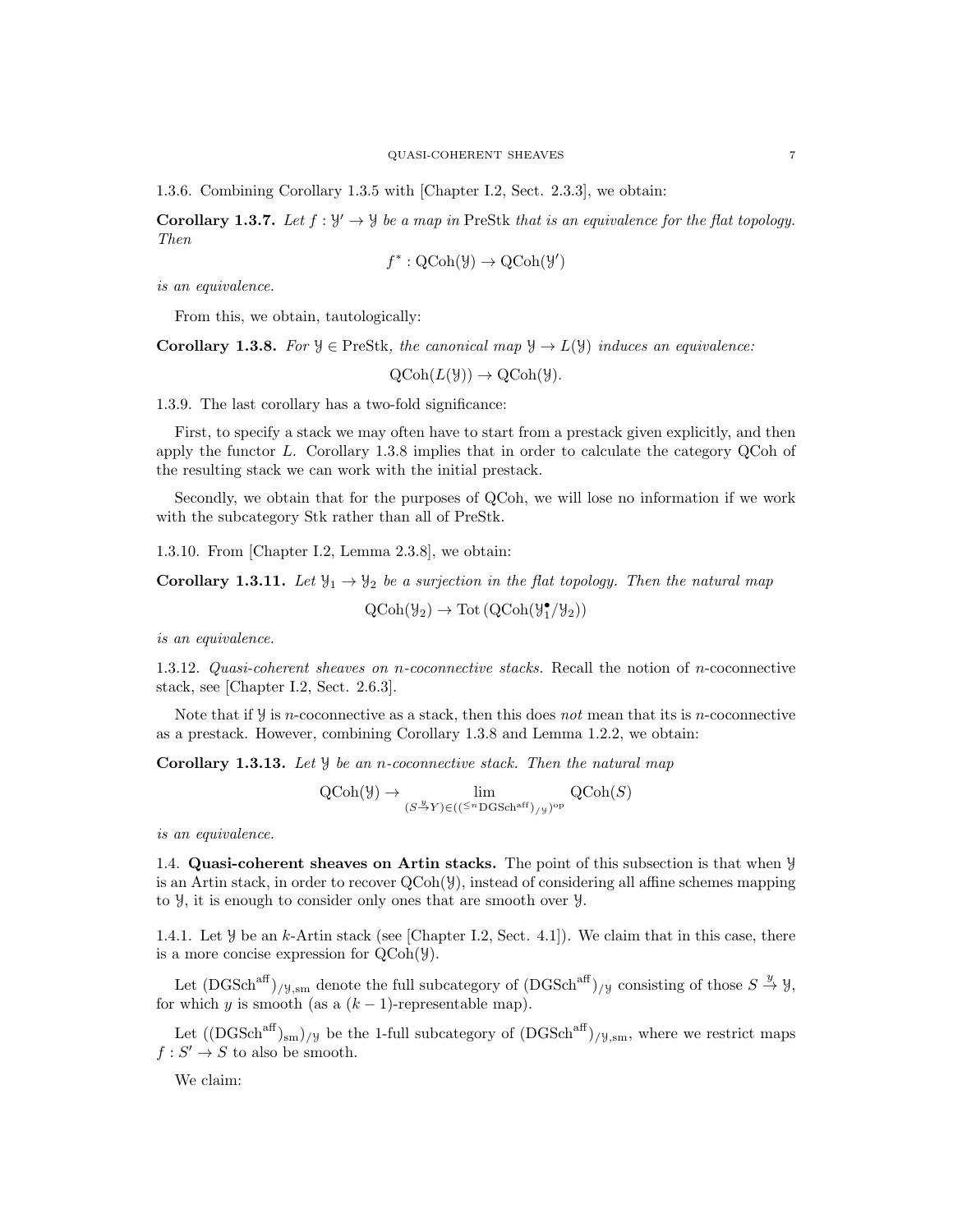# Proposition 1.4.2.

(a) The natural map

$$
\operatorname{QCoh}(\mathcal{Y}) \to \lim_{(S \xrightarrow{y} \mathcal{Y}) \in ((\operatorname{DGSch}^{\operatorname{aff}})_{/\mathcal{Y}, \operatorname{sm}})^{\operatorname{op}}} \operatorname{QCoh}(S)
$$

is an equivalence.

(b) The natural map

$$
\operatorname{QCoh}(\mathcal{Y}) \to \lim_{(S \xrightarrow{u} \mathcal{Y}) \in (((\operatorname{DGSch}^{\operatorname{aff}})_{\operatorname{sm}})_{/\mathcal{Y}})^{\operatorname{op}}} \operatorname{QCoh}(S)
$$

is an equivalence.

*Proof.* Assume by induction that both statements are true for  $k' < k$ . The base case of  $k = 0$ is obvious: in this case our Y is a disjoint union of affine schemes.

We are going to construct a map

(1.5) 
$$
\lim_{(S \to \mathcal{Y}) \in (((\text{DGSch}^{\text{aff}})_{\text{sm}})/\mathcal{Y})^{\text{op}}} \text{QCoh}(S) \to \text{QCoh}(\mathcal{Y}),
$$

inverse to the composition

$$
\operatorname{QCoh}(\mathcal Y) \to \lim_{(S \xrightarrow{y} \mathcal Y) \in ((\operatorname{DGSch}^{\operatorname{aff}})_{/\mathcal Y,\operatorname{sm}})^{\operatorname{op}}} \operatorname{QCoh}(S) \to \lim_{(S \xrightarrow{y} \mathcal Y) \in (((\operatorname{DGSch}^{\operatorname{aff}})_{\operatorname{sm}})_{/\mathcal Y})^{\operatorname{op}}} \operatorname{QCoh}(S).
$$

Let  $f: \mathcal{Z} \to \mathcal{Y}$  be a smooth atlas, where  $\mathcal{Z}$  is a  $(k-1)$ -Artin stack. By Corollary 1.3.11, the map

$$
\mathrm{QCoh}(\mathcal{Y}) \to \mathrm{Tot}\,(\mathrm{QCoh}(\mathcal{Z}^{\bullet}/\mathcal{Y}))
$$

is an equivalence. Thus, the datum of a map in (1.5) is equivalent to a map

(1.6) 
$$
\lim_{(S \xrightarrow{y} y) \in (((\text{DGSch}^{\text{aff}})_{\text{sm}})_{/y})^{\text{op}}} \text{QCoh}(S) \to \text{Tot}(\text{QCoh}(\mathcal{Z}^{\bullet}/\mathcal{Y})) .
$$

Note that the expression in the LHS of  $(1.6)$  equals the value on  $\mathcal Y$  of

$$
RKE_{((DGSch^{aff})_{sm})^{op}\rightarrow ((Stk^{k-Artn})_{sm})^{op}}(QCoh_{DGSch^{aff}}^{*}|_{(DGSch^{aff})_{sm}}).
$$

In the above formula,  $(DGSch^{aff})_{sm}$  (resp.,  $(Stk^{k-Artn})_{sm}$ ) denotes the 1-full subcategory of  $DGSch<sup>aff</sup>$  (resp.,  $Stk<sup>k-Artn</sup>$ ), where we restrict 1-morphisms to be smooth maps.

The validity of point (b) for  $k-1$  is equivalent to the fact that the map

$$
\mathrm{RKE}_{((\mathrm{DGSch}^{\mathrm{aff}})_{\mathrm{sm}})^{\mathrm{op}} \rightarrow ((\mathrm{Stk}^{(k-1)\text{-Artn}})_{\mathrm{sm}})^{\mathrm{op}}}\big(\mathrm{QCoh}^*_{\mathrm{DGSch}^{\mathrm{aff}}}\big|_{(\mathrm{DGSch}^{\mathrm{aff}})_{\mathrm{sm}}}\big) \rightarrow \\ \rightarrow \mathrm{QCoh}^*_{\mathrm{DGSch}^{\mathrm{aff}}}\big|_{(\mathrm{Stk}^{(k-1)\text{-Artn}})_{\mathrm{sm}}}
$$

is an isomorphism.

Hence, by the transitivity of the operation of the right Kan extension, we can rewrite the LHS of  $(1.6)$  as

$$
\lim_{(\mathcal{Z}'\stackrel{y}{\rightarrow} \mathcal{Y}) \in (((\mathrm{Stk}^{(k-1)\operatorname{-Artn})_{\mathrm{sm}})_{/\mathcal{Y}})^{\mathrm{op}}} \mathrm{QCoh}(\mathcal{Z}').
$$

Now, the required map

$$
\lim_{(\mathcal{Z}' \stackrel{y}{\rightarrow} \mathcal{Y}) \in (((\mathrm{Stk}^{(k-1)\operatorname{-Artn})_{sm})_{/\mathcal{Y}})^{\mathrm{op}}} \mathrm{QCoh}(\mathcal{Z}') \rightarrow \mathrm{Tot}\left(\mathrm{QCoh}(\mathcal{Z}^{\bullet}/\mathcal{Y})\right)
$$

is given by restriction, since  $\mathcal{Z}^{\bullet}/\mathcal{Y}$  is a simplicial object in  $(\text{Stk}^{(k-1)-\text{Artn}})_{\text{sm}}$ .

$$
8 \\
$$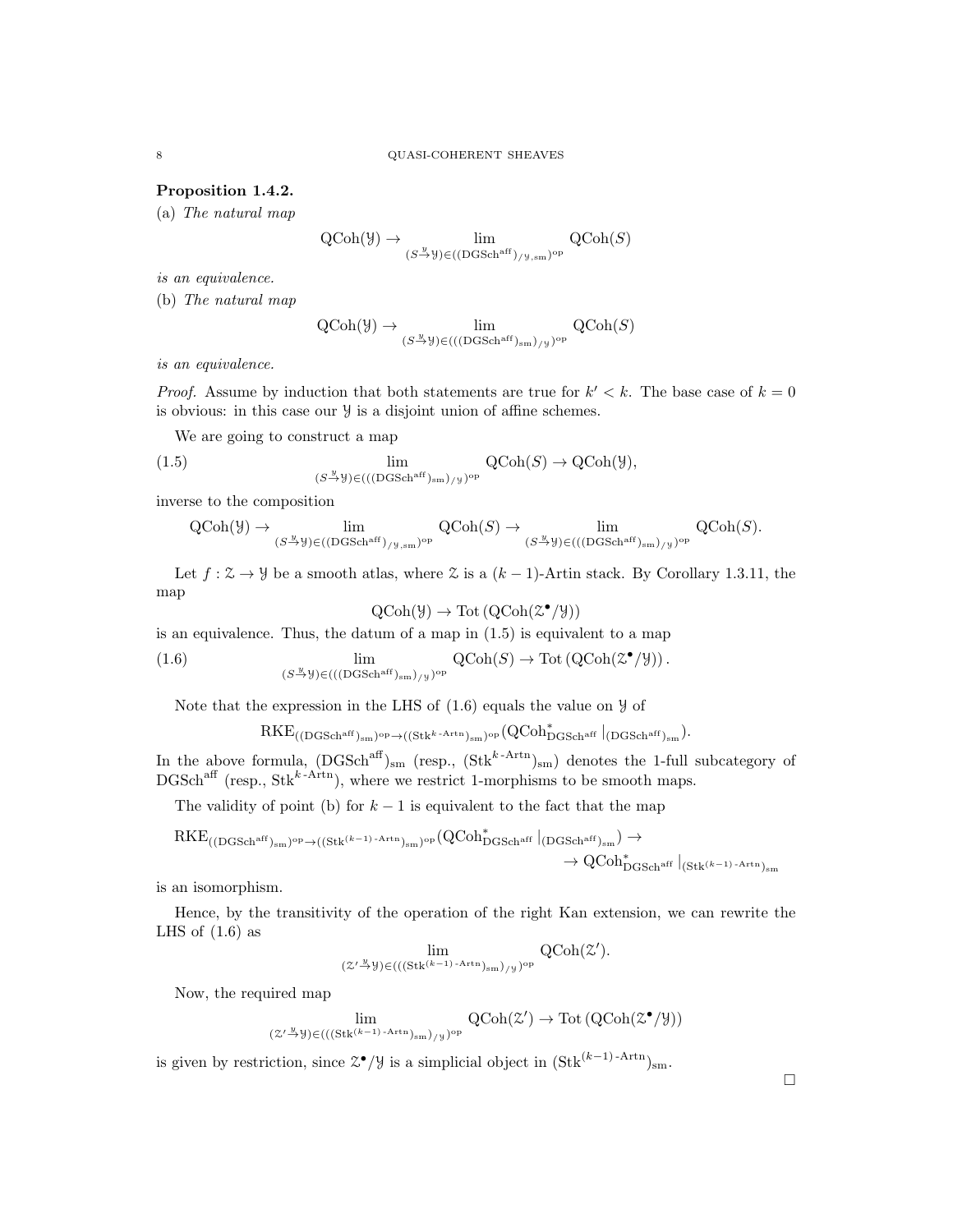1.4.3. Assume now that  $\mathcal{Y} = Z \in \text{DGSch.}$  Let  $(\text{DGSch}^{\text{aff}})_{Z,\text{open}}$  denote the full subcategory of  $(DGSch<sup>aff</sup>)_{Z}$ , that consists of those  $z : S \to Z$  for which z is an open embedding. Note that morphisms in this category automatically consist of open embeddings.

Then as in Proposition 1.4.2 we prove:

Proposition 1.4.4. The natural map

$$
\operatorname{QCoh}(Z) \to \lim_{(S \xrightarrow{\tilde{\sim}} Z) \in ((\operatorname{DGSch}^{\operatorname{aff}})_{/Z, \operatorname{open}})^{\operatorname{op}}} \operatorname{QCoh}(S)
$$

is an equivalence.

1.5. The t-structure. For any prestack  $\mathcal{Y}$ , the category  $\mathcal{Q}(\text{Coh}(\mathcal{Y}))$  comes equipped with a t-structure. When Y is an Artin stack, this t-structure is quite explicit.

1.5.1. Let  $\mathcal Y$  be an arbitrary prestack. We claim that the category  $QCoh(\mathcal Y)$  carries a canonical t-structure. Namely, we declare that an object  $\mathcal{F} \in \text{QCoh}(\mathcal{Y})$  belongs to  $\text{QCoh}(\mathcal{Y})^{\leq 0}$  if for any  $S \in \text{DGSch}^{\text{aff}}$  and  $S \stackrel{y}{\to} Y$ , the corresponding object  $\mathcal{F}_{S,y} \in \text{QCoh}(S)$  belongs to  $\text{QCoh}(S)^{\leq 0}$ .

This indeed defines a t-structure (see [Lu2, Proposition 1.2.1.16]):

Since the subcategory  $Q\text{Coh}(\mathcal{Y})^{\leq 0}$  is stable under colimits, by the Adjoint Functor Theorem, the embedding

$$
QCoh(\mathcal{Y})^{\leq 0} \hookrightarrow QCoh(\mathcal{Y})
$$

admits a right adjoint.

For a general prestack there is not much that one can say about this t-structure.

1.5.2. An example. Let  $\mathcal Y$  be an affine scheme  $Spec(A)$ . We have  $QCoh(\mathcal Y) = A$ -mod, while

$$
(A \text{-mod})^{\heartsuit} \simeq (H^0(A) \text{-mod})^{\heartsuit},
$$

so heart of the t-structure depends in this case only on the underlying classical affine scheme.

1.5.3. Assume now that  $\frac{y}{x}$  is a k-Artin stack. In this case one can give an explicit description of the t-structure on QCoh(Y) in terms of an atlas:

# Proposition 1.5.4.

(a) Let *Y* be a k-Artin stack and let  $f_i : S_i \to \mathcal{Y}$  be a smooth atlas, where  $S_i \in \text{DGSch}^{\text{aff}}$ . Then an object  $\mathcal{F} \in \text{QCoh}(\mathcal{Y})$  belongs to  $\text{QCoh}(\mathcal{Y})^{\leq 0}$  (resp.,  $\text{QCoh}(\mathcal{Y})^{>0}$ ) if and only if each  $f_i^*(\mathcal{F})$ belongs to  $\text{QCoh}(S_i)^{\leq 0}$  (resp.,  $\text{QCoh}(S_i)^{>0}$ ).

(b) Let  $\pi : \mathcal{Y}_1 \to \mathcal{Y}_2$  be a flat map between k-Artin stacks. Then the functor  $\pi^* : \text{QCoh}(\mathcal{Y}_2) \to$  $QCoh(\mathcal{Y}_1)$  is t-exact.

*Remark* 1.5.5. Since for an atlas  $f_i : S_i \to \mathcal{Y}$  and  $Z = \bigcup_i S_i$ , the functor

$$
\mathrm{QCoh}(\mathcal{Y}) \to \mathrm{Tot}(\mathrm{QCoh}(Z^{\bullet}/\mathcal{Y}))
$$

is an equivalence, we obtain that point (a) is a particular case of point (b).

*Proof.* We will argue by induction, assuming that both statements are true for  $k' < k$ . Let us first prove point (a). It is enough to show that the functor  $f^*$  is compatible with the truncation functors.

Denote as above  $Z = \bigsqcup_i S_i$ . Let  $\mathcal F$  be an object of QCoh( $\mathcal Y$ ), and let

$$
\mathcal{F}|_{Z^{\bullet}/\mathcal{Y}} \in \text{QCoh}(Z^{\bullet}/\mathcal{Y})
$$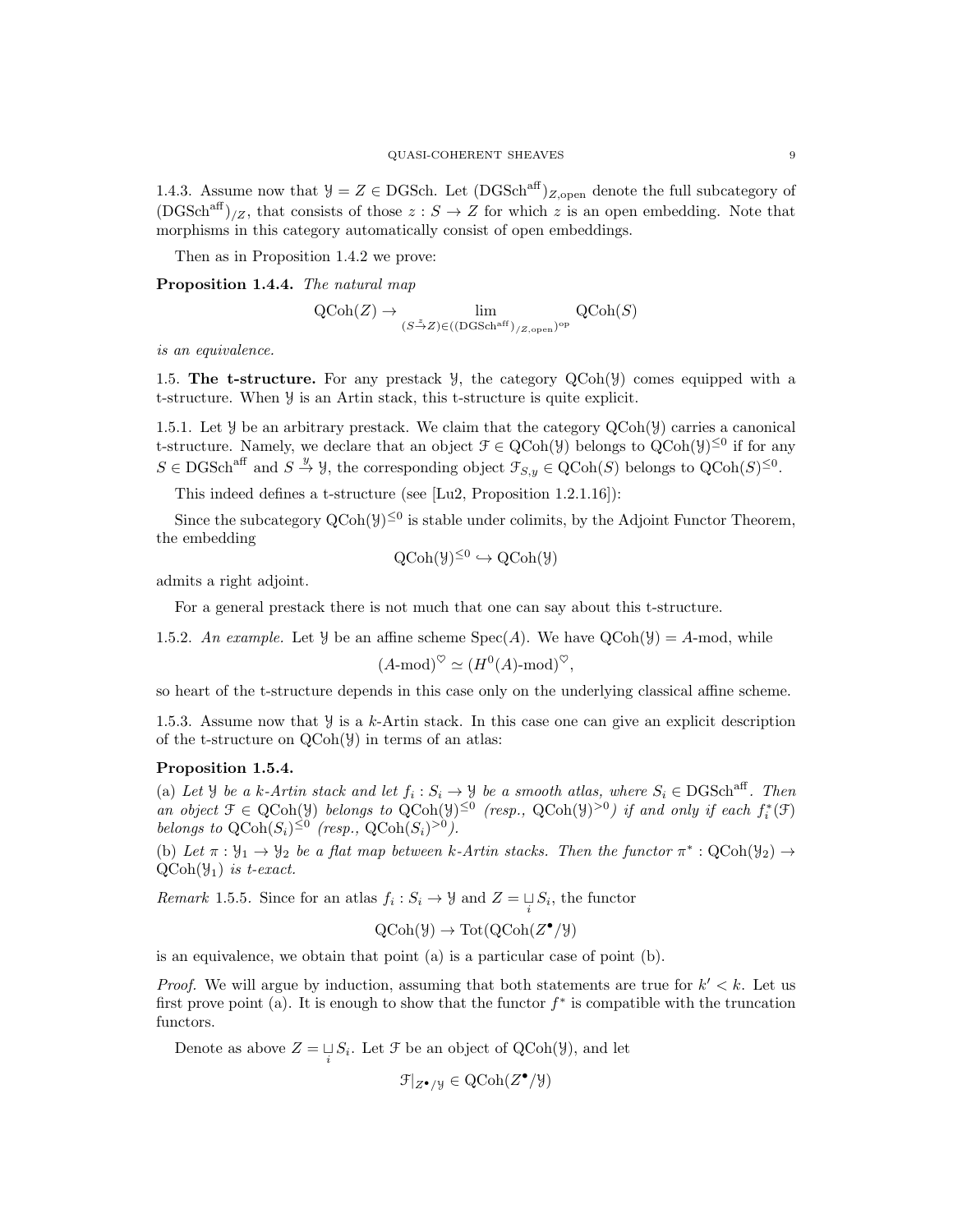be the corresponding object. We claim that

$$
i \mapsto \tau^{\leq 0}(\mathcal{F}|_{Z^{\bullet}/\mathcal{Y}})
$$
 and  $i \mapsto \tau^{>0}(\mathcal{F}|_{Z^{\bullet}/\mathcal{Y}})$ 

both belong to  $QCoh(Z^{\bullet}/Y)$ . This follows by the induction hypothesis from the fact that the face maps in the simplicial stack  $Z^{\bullet}/\mathcal{Y}$  are flat.

It is clear that the object  $\mathcal{F}' \in \text{QCoh}(\mathcal{Y})$  that corresponds to  $\tau^{\leq 0}(\mathcal{F}|_{Z^{\bullet}/\mathcal{Y}})$  belongs to  $\text{QCoh}(\mathcal{Y})^{\leq 0}$ .

We claim now that the object  $\mathcal{F}'' \in \text{QCoh}(\mathcal{Y})$  that corresponds to  $\tau^{>0}(\mathcal{F}|_{Z^{\bullet}/\mathcal{Y}})$  belongs to  $QCoh(\mathcal{Y})^{>0}$ . Indeed, for  $\mathcal{F}''' \in QCoh(\mathcal{Y})^{\leq 0}$ , we have

$$
\mathrm{Hom}_{\mathrm{QCoh}(\mathcal{Y})}(\mathcal{F}''', \mathcal{F}') \simeq \mathrm{Tot}\left(\mathrm{Hom}_{\mathrm{QCoh}(Z^{\bullet}/\mathcal{Y})}(\mathcal{F}''|_{Z^{\bullet}/\mathcal{Y}}, \tau^{>0}(\mathcal{F}|_{Z^{\bullet}/\mathcal{Y}}))\right),
$$

and the right-hand side vanishes, since  $\mathcal{F}'''|_{Z^{\bullet}/\mathcal{Y}} \in \mathrm{QCoh}(Z^{\bullet}/\mathcal{Y})^{\leq 0}$ .

Let us now prove point (b). By point (a), we can assume that  $\mathcal{Y}_1$  is an affine scheme T (replace the initial  $\mathcal{Y}_1$  by its atlas). So, we are dealing with a flat map  $\pi$  from an affine scheme T to a k-Artin stack  $\mathcal{Y} = \mathcal{Y}_2$ . Let  $f_i : S_i \to \mathcal{Y}$  be an atlas with  $S_i \in \text{DGSch}^{\text{aff}}$ . Consider the Cartesian square:

$$
T \underset{y}{\times} S_i \xrightarrow{\pi'} S_i
$$
  

$$
f'_i \downarrow \qquad \qquad f_i
$$
  

$$
T \xrightarrow{\pi} y.
$$

Again, by point (a), it is sufficient to show that the functor

$$
f'^* \circ \pi^* : \mathrm{QCoh}(\mathcal{Y}) \to \mathrm{QCoh}(T \underset{\mathcal{Y}}{\times} S_i)
$$

is exact. However,  $f_i^{\prime*} \circ \pi^* \simeq \pi^{\prime*} \circ f_i^*$ , and  $f_i^*$  is t-exact by point (a), and  $\pi^{\prime*}$  is t-exact by the induction hypothesis.

1.5.6. Proposition 1.5.4 has the following corollary:

Corollary 1.5.7. Let *y* be an Artin stack.

(a) The t-stucture on  $QCoh(Y)$  is compatible with filtered colimits, i.e., the truncation functors on QCoh(y) are compatible with filtered colimits (or, equivalently, the subcategory  $QCoh(y)^{>0}$ is closed under filtered colimits).

(b) The t-structure on  $QCoh(\mathcal{Y})$  is left-complete and right-complete, i.e., for  $\mathcal{F} \in QCoh(\mathcal{Y})$ , the natural maps

$$
\mathcal{F} \to \lim_{n \in \mathbb{N}} \tau^{\geq -n}(\mathcal{F})
$$
  
colim  $\tau^{\leq n}(\mathcal{F}) \to \mathcal{F}$   
 $n \in \mathbb{N}$ 

are isomorphisms, where  $\tau$  denotes the truncation functor.

*Proof.* Follows from Proposition  $1.4.2(b)$  and the fact that both assertions are true for affine schemes, using the following lemma:

Lemma 1.5.8. Let

$$
I \to \mathrm{DGCat}_{\mathrm{cont}}, \quad i \mapsto \mathbf{C}_i
$$

be a diagram of DG categories and continuous functors. Assume that each  $C_i$  is endowed with a t-structure, and all of the transition functors  $F_{i,j} : \mathbf{C}_i \to \mathbf{C}_j$  are t-exact. Set  $\mathbf{C} = \operatornamewithlimits{colim}_{\in I} \mathbf{C}_i$ . Then: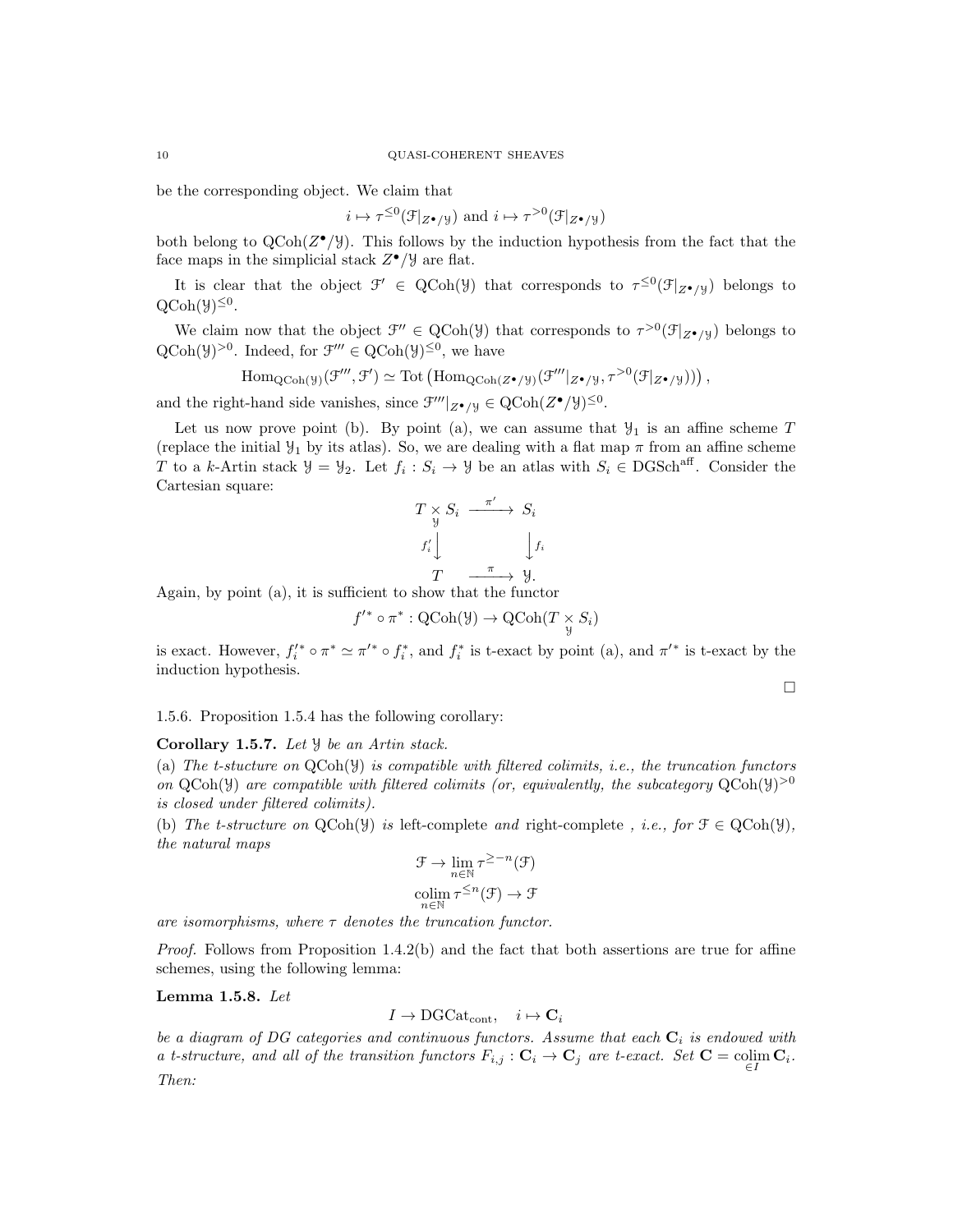(a) The category  $C$  acquires a unique t-structure such that the evaluation functors  $ev_i: C \to C_i$ are t-exact;

(b) If the t-structure on each  $C_i$  is compatible with filtered colimits, then so is the one on  $C$ .

- (c) If the t-structure on each  $C_i$  is right-complete, then so is the one on  $C$ .
- (d) If the t-structure on each  $C_i$  is left-complete, then so is the one on  $C$ .

 $\Box$ 

Proof of Lemma 1.5.8. Only the last point is potentially non-obvious (because the transition functors  $F_{i,j}$ :  $C_i \rightarrow C_i$  are not assumed to preserve limits). However, it follows from [Chapter I.1, Lemma 2.6.2].

 $\Box$ 

# 2. Direct image for QCoh

So far we only know how the form the pullback of quasi-coherent sheaves for a map between prestacks. However, in order to have a richer theory, we should also develop the operation of direct image.

In general, the functor of direct image is quite ill-behaved. But there are exceptions: notably, when our morphism is schematic and quasi-compact. Or when one deals with Artin stacks and restricts oneself to the *eventually coconnective* (=bounded below) subcategory.

2.1. The functor of direct image. Recall that the functor QCoh<sup>\*</sup> for affine schemes was obtained by passing to left adjoints from  $QCoh<sub>DGSch<sup>aff</sup></sub>$ , the latter being functorial with respect to the operation of direct image.

For prestacks we apply an inverse procedure: to get  $QCoh_{Presstk}$  we pass to right adjoints in QCoh<sup>∗</sup> PreStk.

2.1.1. Let  $f: \mathcal{Y}_1 \to \mathcal{Y}_2$  be a morphism in PreStk, and consider the corresponding functor

$$
f^*: \mathrm{QCoh}(\mathcal{Y}_2) \to \mathrm{QCoh}(\mathcal{Y}_1).
$$

Applying Lurie's Adjoint Functor Theorem (see [Chapter I.1, Theorem 2.5.4]), we obtain that the above functor  $f^*$  admits a *discontinuous* right adjoint, denoted

$$
f_*: \text{QCoh}(\mathcal{Y}_1) \to \text{QCoh}(\mathcal{Y}_2).
$$

Remark 2.1.2. In fact, using [Chapter A.3, Corollary 1.3.4], we obtain that the assignment

$$
\mathcal{Y} \rightsquigarrow \text{QCoh}(\mathcal{Y}), \quad (\mathcal{Y}_1 \stackrel{f}{\rightarrow} \mathcal{Y}_2) \rightsquigarrow (\text{QCoh}(\mathcal{Y}_1) \stackrel{f_*}{\longrightarrow} \text{QCoh}(\mathcal{Y}_2)) \in \text{DGCat}
$$

extends to a functor

$$
QCoh : PreStk \to DGCat,
$$

whose restriction to DGSch<sup>aff</sup>  $\subset$  PreStk is the composition of the functor  $\operatorname{QCoh}_{\mathrm{DGSch}^{\mathrm{aff}}}$  of (1.2) with the forgetful functor  $DGCat_{cont} \rightarrow DGCat$ .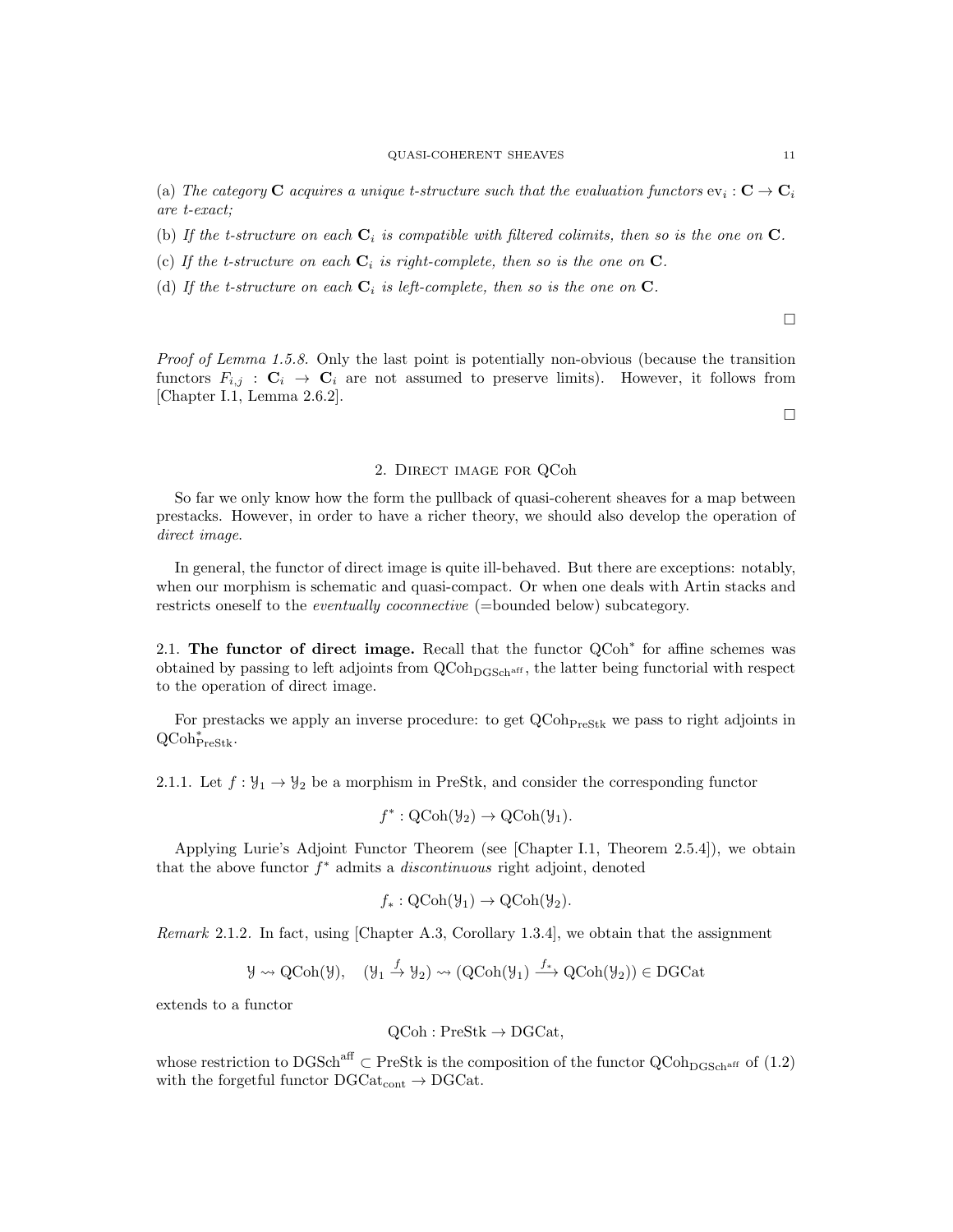2.1.3. Let

(2.1) 
$$
\begin{array}{ccc}\n & \mathcal{Y}'_1 & \xrightarrow{g'} & \mathcal{Y}_1 \\
 & f' \downarrow & & f \downarrow \\
 & \mathcal{Y}'_2 & \xrightarrow{g} & \mathcal{Y}_2\n\end{array}
$$

be a Cartesian square in PreStk. By adjunction, we obtain a natural transformation, known as the base change morphism

$$
(2.2) \t\t\t g^* \circ f_* \to f'_* \circ g'^*.
$$

However, in general,  $(2.2)$  is *not* an isomorphism.

The simplest counter-example is provided by  $\mathcal{Y}_2 = \mathrm{pt}$ ,  $\mathcal{Y}'_2 = \mathbb{A}^1$  and  $\mathcal{Y}_1$  be a countable disjoint union of copies of pt.

Remark 2.1.4. The failure of the isomorphism (2.2) says that in general, the functor  $f_*$  is difficult to calculate. Concretely, for  $\mathcal{F} \in \text{QCoh}(\mathcal{Y}_1)$  and  $(S \stackrel{y}{\to} \mathcal{Y}_2) \in (\text{DGSch}^{\text{aff}})_{/\mathcal{Y}_2}$  we do not have an explicit expression for  $(f_*(\mathfrak{F}))_{S,y} \in \text{QCoh}(S)$ .

# 2.2. Direct image for schematic morphisms.

2.2.1. Above we saw that the direct image functor for a general morphism between prestacks does not have good properties. However, the situation improves considerably if we consider the class of schematic quasi-compact morphisms, see [Chapter I.2, Sect. 3.6.1 and 4.1.9] for what this means:

**Proposition 2.2.2.** Let  $f : \mathcal{Y}_1 \to \mathcal{Y}_2$  be a morphism of prestacks. Assume that f is schematic and quasi-compact.

(a) The functor  $f_*$  is continuous.

(b) The base change property is satisfied, i.e., for any diagram (2.1), the map (2.2) is an isomorphism.

Proof. Note that in order to prove point (b), it is enough to consider the case when

$$
\mathcal{Y}'_2 = Z_2 \in \mathrm{DGSch}^{\mathrm{aff}} \subset \mathrm{DGSch}_{\mathrm{qc}},
$$

where the super-script "qc" means quasi-compact. In this case  $\mathcal{Y}'_1 =: Z_1$  is also an object of  $DGSch<sub>ac</sub>$ , by [Chapter I.2, Proposition 3.6.2].

Note that from the transitivity of the procedure of right Kan extension, for a prestack Y, the map

$$
\operatorname{QCoh}(\mathcal{Y}) \to \lim_{(Z \to \mathcal{Y}) \in ((\operatorname{DGSch}_{\mathrm{qc}})_{/\mathcal{Y}})^{\mathrm{op}}} \operatorname{QCoh}(Z)
$$

is an equivalence.

Note also that the functor

$$
(Z_2 \rightarrow \mathcal{Y}_2) \in ({\rm DGSch}_{\rm qc})_{/\mathcal{Y}_2})^{\rm op} \quad \leadsto Z_2 \underset{\mathcal{Y}_2}{\times} \mathcal{Y}_1 \in ({\rm DGSch}_{\rm qc})_{/\mathcal{Y}_1})^{\rm op}
$$

is cofinal. Indeed, it admits a left adjoint given by

$$
(Z_1 \to \mathcal{Y}_1) \mapsto (Z_1 \to \mathcal{Y}_1 \to \mathcal{Y}_2).
$$

Hence, the functor

$$
\operatorname{QCoh}(\mathcal{Y}_1) \to \lim_{(Z_2 \to \mathcal{Y}_2) \in ((\operatorname{DGSch}_{\operatorname{qc}})_{/\mathcal{Y}})^{\operatorname{op}}} \operatorname{QCoh}(Z_2 \underset{\mathcal{Y}_2}{\times} \mathcal{Y}_1)
$$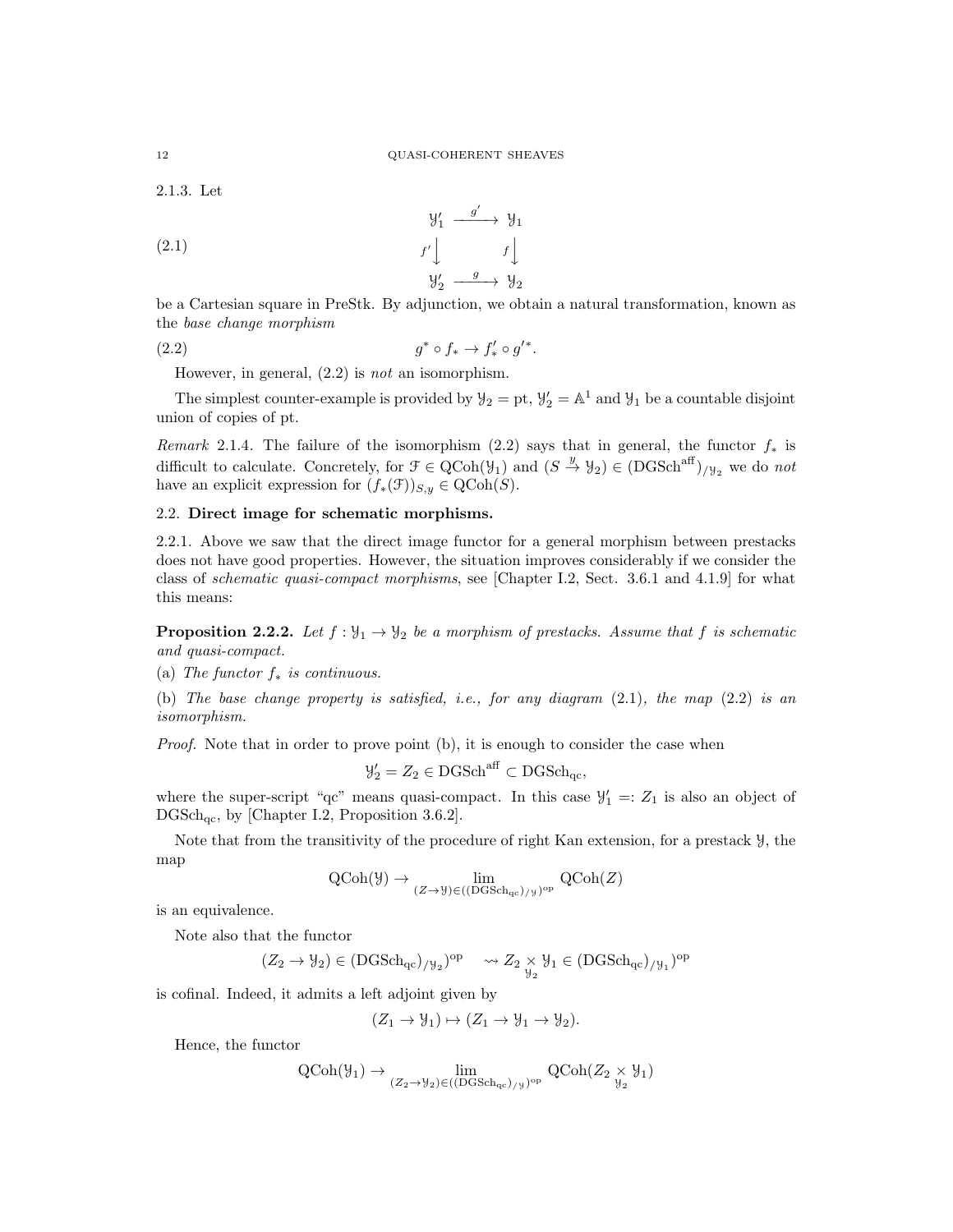is an equivalence.

Hence, applying [Chapter I.1, Lemma 2.6.2 and 2.6.4], we obtain that it suffices to prove that the functor  $f_*$  is continuous for a morphism between quasi-compact schemes

$$
W \stackrel{f}{\to} Z
$$

and that the natural transformation (2.2) is an isomorphism when all the prestacks involved are quasi-compact schemes

$$
W' \xrightarrow{g'} W
$$
  

$$
f' \downarrow \qquad f \downarrow
$$
  

$$
Z' \xrightarrow{g} Z
$$

Applying [Chapter I.1, Lemma 2.6.2 and 2.6.4] again, and using the fact that the functor  $QCoh^*$  satisfies Zariski descent, we can assume that Z and Z' are affine. We will prove the assertion by induction on the number of affines by which we can cover W.

The base of the induction thus is when  $W$  (and hence also  $W'$ ) is affine. In this case, the functor  $f_*$  is the same functor as in (1.2), and hence is continuous. To check the isomorphism  $(2.2)$ , it is enough to do so in the generator of  $QCoh(Z)$ , i.e., on  $\mathcal{O}_Z$ , and this is a tautology.

Let now  $W = U_1 \cup U_2$ ; denote  $U_{1,2} := U_1 \times U_2$ . Denote

$$
f_1 := f|_{U_1}, f_2 := f|_{U_2}, f_{1,2} := f|_{U_{1,2}}.
$$

By the induction hypothesis, we can assume that the assertion of the proposition holds for the morphisms  $f_1, f_2, f_{1,2}$ . However, it is easy to see that the functor  $f_*$  can be explicitly described as

$$
\mathcal{F} \mapsto (f_1)_*(\mathcal{F}|_{U_1}) \underset{(f_1,2)_*(\mathcal{F}|_{U_1,2})}{\times} (f_2)_*(\mathcal{F}|_{U_2}),
$$

and this implies the required assertion for  $f_*$ .

$$
\qquad \qquad \Box
$$

Remark 2.2.3. The following strengthening of Proposition 2.2.2 is established in [DrGa1, Corollary 1.4.5]:

Instead of requiring that  $f: \mathcal{Y}_1 \to \mathcal{Y}_2$  be schematic quasi-compact, it suffices to ask that the base change of f be an affine scheme yields a QCA algebraic stack, see [DrGa1, Definition 1.1.8] for what this means.

2.2.4. Let us denote by  $PreStk<sub>sch,qc</sub>$  the 1-subcategory of PreStk where we restrict 1-morphisms to be schematic and quasi-compact.

Consider the functor

$$
\operatorname{QCoh}^*_{\operatorname{PreStk}_{\operatorname{sch}, \operatorname{qc-qs}}}:\operatorname{QCoh}^*_{\operatorname{PreStk}}|_{\operatorname{PreStk}_{\operatorname{sch}, \operatorname{qc-qs}}}:(\operatorname{PreStk}_{\operatorname{sch}, \operatorname{qc}})^{\operatorname{op}}\to \operatorname{DGCat}_{\operatorname{cont}}.
$$

Combining Proposition 2.2.2(a) and [Chapter A.3, Corollary 1.3.4] for the target  $(\infty, 2)$ category  $DGCat_{cont}^{2-Cat}$ , we obtain that by passing to right adjoints we can obtain from the functor  $\operatorname{QCoh}_{\operatorname{PreStk}_{\operatorname{sch},\operatorname{qc-qs}}}^*$  a canonically defined functor

 $\mathrm{QCoh}_{\mathrm{PreStk}_{\mathrm{sch},\mathrm{qc}\text{-}qs}} : \mathrm{PreStk}_{\mathrm{sch},\mathrm{qc}} \to \mathrm{DGCat}_{\mathrm{cont}}$ .

By construction, the restriction of  $\rm QCoh_{PreStk_{sch,qc-qs}}$  to  $\rm DGSch^{aff}$  is the functor  $\rm QCoh_{DGSch^{aff}}$ of (1.2).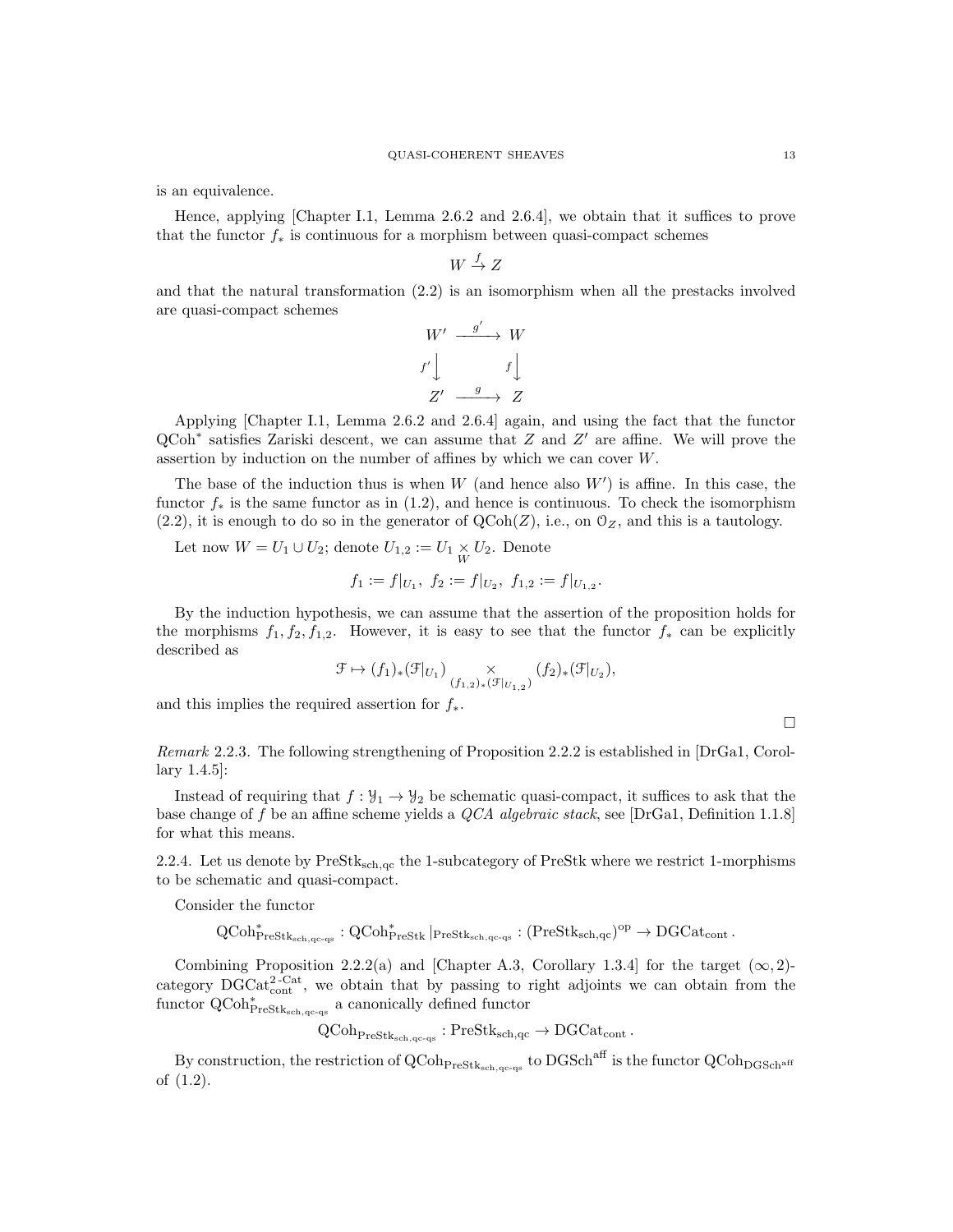2.3. Direct image for a map between Artin stacks. Let  $f: \mathcal{Y}_1 \to \mathcal{Y}_2$  be a map between Artin stacks. In general, the functor  $f_* : \text{QCoh}(\mathcal{Y}_1) \to \text{QCoh}(\mathcal{Y}_2)$  will still be discontinuous. But the situation improves if one restricts one's attention to the bounded below subcategory.

2.3.1. Let  $f: \mathcal{Y}_1 \to \mathcal{Y}_2$  be a map between Artin stacks. Assume that  $\pi$  is quasi-compact and quasi-separated (see [Chapter I.2, Sect. 4.1.9] for what this means).

We have:

# Proposition 2.3.2.

(a) The restriction  $f_*|_{\text{QCoh}(\mathcal{Y}_1) \geq 0}$  maps to  $\text{QCoh}(\mathcal{Y}_2) \geq 0$ , and commutes with filtered colimits. (b) Let



be a Cartesian square, where the morphism g is flat. Then the diagram of functors

$$
\begin{array}{ccc}\n\text{QCoh}(\mathcal{Y}_{1}')^{+} & \xleftarrow{g'^{*}} & \text{QCoh}(\mathcal{Y}_{1})^{+} \\
\downarrow f'_{*} & & \downarrow f_{*} \\
\text{QCoh}(\mathcal{Y}_{2}')^{+} & \xleftarrow{g^{*}} & \text{QCoh}(\mathcal{Y}_{2})^{+}\n\end{array}
$$

is commutative.

*Proof.* Let f be k-representable. We argue by induction on  $k$ , assuming that the assertion is true for  $k' < k$ . We will prove point (a); point (b) is proved similarly.

The base of the induction (i.e., the case of  $k = 0$ ) follows from Proposition 2.2.2(a).

Let

$$
Z\to \mathcal{Y}_1
$$

be a smooth (or even flat) atlas with  $Z \in \text{DGSch}$ . Let  $f^i$  denote the composition

$$
Z^i/\mathcal{Y}_1 \to \mathcal{Y}_1 \stackrel{f}{\to} \mathcal{Y}_2.
$$

By Corollary 1.3.11, for  $\mathcal{F} \in \text{QCoh}(\mathcal{Y}_1)$ , we have:

$$
f_*(\mathfrak{F}) \simeq \mathrm{Tot}\left(f_*^{\bullet}(\mathfrak{F}|_{Z^{\bullet}/\mathfrak{Y}_1})\right).
$$

Note that each  $f_i$  is  $(k-1)$ -representable, quasi-compact and quasi-separated.

By the induction hypothesis, for  $\mathcal{F} \in \text{QCoh}(\mathcal{Y}_1)^{\geq 0}$ , each term of the co-simplicial object

$$
(2.3) \t i \mapsto f^i_*(\mathcal{F}|_{Z^i/\mathcal{Y}_1})
$$

is in  $\text{QCoh}(\mathcal{Y}_2)^{\geq 0}$ . Hence, so is Tot  $(f^{\bullet}_{*}(\mathcal{F}|_{Z^{\bullet}/\mathcal{Y}_1}))$ .

Recall that the t-structure on  $QCoh(\mathcal{Y}_2)$  is right-complete (see Corollary 1.5.7(b)). Hence, in order to show that that  $f_*|_{QCoh(Y_1)^{\geq 0}}$  commutes with filtered colimits, it is enough to do so for its composition with the truncation functor

$$
\tau^{\leq m}: \text{QCoh}(\mathcal{Y}_2) \to \text{QCoh}(\mathcal{Y}_2)^{\leq m}
$$

for every  $m \geq 0$ .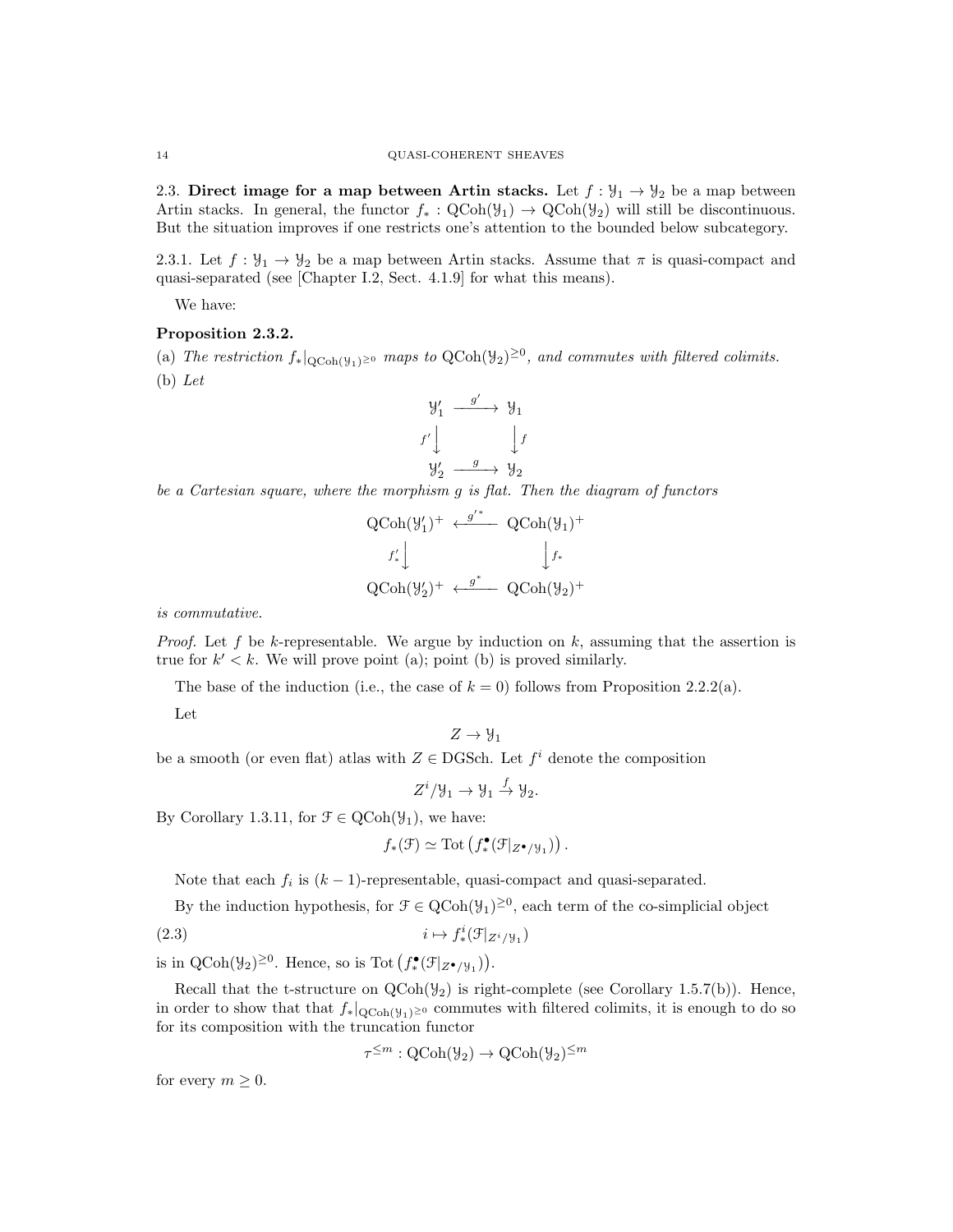Note, however, that since the terms of  $f^{\bullet}_{*}(\mathcal{F}|_{Z^{\bullet}/\mathcal{Y}_1})$  belong to  $\text{QCoh}(\mathcal{Y}_2)^{\geq 0}$ , we have

$$
\tau^{\leq m}\left(\text{Tot}\left(f^{\bullet}_{*}(\mathcal{F}|_{Z^{\bullet}/\mathcal{Y}_{1}})\right)\right) \simeq \tau^{\leq m}\left(\text{Tot}^{\leq m}\left(f^{\bullet}_{*}(\mathcal{F}|_{Z^{\bullet}/\mathcal{Y}_{1}})\right)\right),
$$

where Tot<sup> $\leq m$ </sup> denotes the limit over the subcategory  $\mathbf{\Delta}^{\leq m} \subset \mathbf{\Delta}$ .

Now, Tot<sup> $\leq m$ </sup> is a *finite* limit, and hence it preserves filtered colimits.

2.4. Classical algebraic stacks. In this subsection for  $\mathcal{Y}$  a *classical algebraic stack*, we relate the category QCoh(Y) to some (potentially) more familiar notion.

2.4.1. According to [Lu2, Sect. 1.3.3], for any cocomplete stable  $\infty$ -category C, equipped with a left and right complete t-structure, there is a canonically defined functor

$$
D(\mathbf{C}^{\heartsuit}) \to \mathbf{C},
$$

where  $D(-)$  denotes the *derived stable*  $\infty$ -category, attached to a given abelian category, see [Lu2, Sect. 1.3.2]. In general, this functor is very far from being an equivalence.

In particular, for any Artin stack Y we obtain a canonical t-exact functor

$$
D(\mathrm{QCoh}(\mathcal{Y})^{\heartsuit}) \to \mathrm{QCoh}(\mathcal{Y}).
$$

2.4.2. Assume now that  $\frac{y}{y}$  is a quasi-compact and quasi-separated algebraic stack (i.e., a 1-Artin stack), and assume that it is classical (see [Chapter I.2, Sect. 4.4.4]) for what this means.

**Proposition 2.4.3.** Under the above circumstances, the functor  $D(QCoh(Y)^{\heartsuit})^+ \to QCoh(Y)^+$ is an equivalence.

Remark 2.4.4. The above proposition implies that, under the specified assumptions, the category  $QCoh(\mathcal{Y})$  identifies with the left-completion of  $D(QCoh(\mathcal{Y})^{\heartsuit})$ . We do not know what are the general conditions that guarantee that  $D(QCoh(y)^{\heartsuit})$  itself is left-complete. For example, this is true for quasi-compact schemes. It is also easy to see that this is true for algebraic stacks of the form  $Z/G$ , where Z is a quasi-projective DG scheme and G an algebraic group acting linearly on Z (recall that we are working over a field of characteristic 0).

Proof of Proposition 2.4.3. The proof will follow from the following general lemma:

**Lemma 2.4.5.** Let  $C$  be a DG category equipped with a t-structure that commutes with filtered colimits, and which is right-complete. Assume that for every object  $c \in C^{\heartsuit}$  there exists an injection  $\mathbf{c} \to \mathbf{c}_0$ , where  $\mathbf{c}_0 \in \mathbf{C}^{\heartsuit}$  is such that  $\text{Hom}_{\mathbf{C}}(\mathbf{c}', \mathbf{c}_0[n]) = 0$  for  $n > 0$  and all  $\mathbf{c}' \in \mathbf{C}^{\heartsuit}$ . Then the natural functor

$$
D(\mathbf{C}^\heartsuit)^+\to\mathbf{C}^+
$$

is an equivalence.

We apply this lemma to  $\mathbf{C} = \text{QCoh}(\mathcal{Y})$ . Let  $f : S \to \mathcal{Y}$  be a map, where S is a classical affine scheme. Since the diagonal morphism of  $\mathcal Y$  is affine, the map f itself is affine. Hence, by Proposition 1.5.4(a), if  $\mathcal{F}_S \in \text{QCoh}(S)^\heartsuit$ , then  $f_*(\mathcal{F}_S) \in \text{QCoh}(\mathcal{Y})^\heartsuit$ . Moreover, by Proposition 1.5.4(b), if f is flat and  $\mathcal{F}_S \in \mathrm{QCoh}(S)^\heartsuit$  is injective, we have

$$
\operatorname{Hom}_{\operatorname{QCoh}(\mathcal{Y})}(\mathcal{F}', f_*(\mathcal{F}_S)[n]) = 0, \ \forall \, \mathcal{F}' \in \operatorname{QCoh}(\mathcal{Y})^{\heartsuit}, \ \forall \, n > 0.
$$

If F is an object of QCoh( $\mathcal{Y}^{\heartsuit}$ , let  $f : S \to \mathcal{Y}$  be a flat atlas with  $S \in \mathrm{DGSch}^{\mathrm{aff}}$ . Since  $\mathcal{Y}$  was assumed classical, S is classical as well. Choose an injective  $f^*(\mathcal{F}) \hookrightarrow \mathcal{F}_S$ , and F embed into  $f_*(\mathfrak{F}_S).$ 

 $\Box$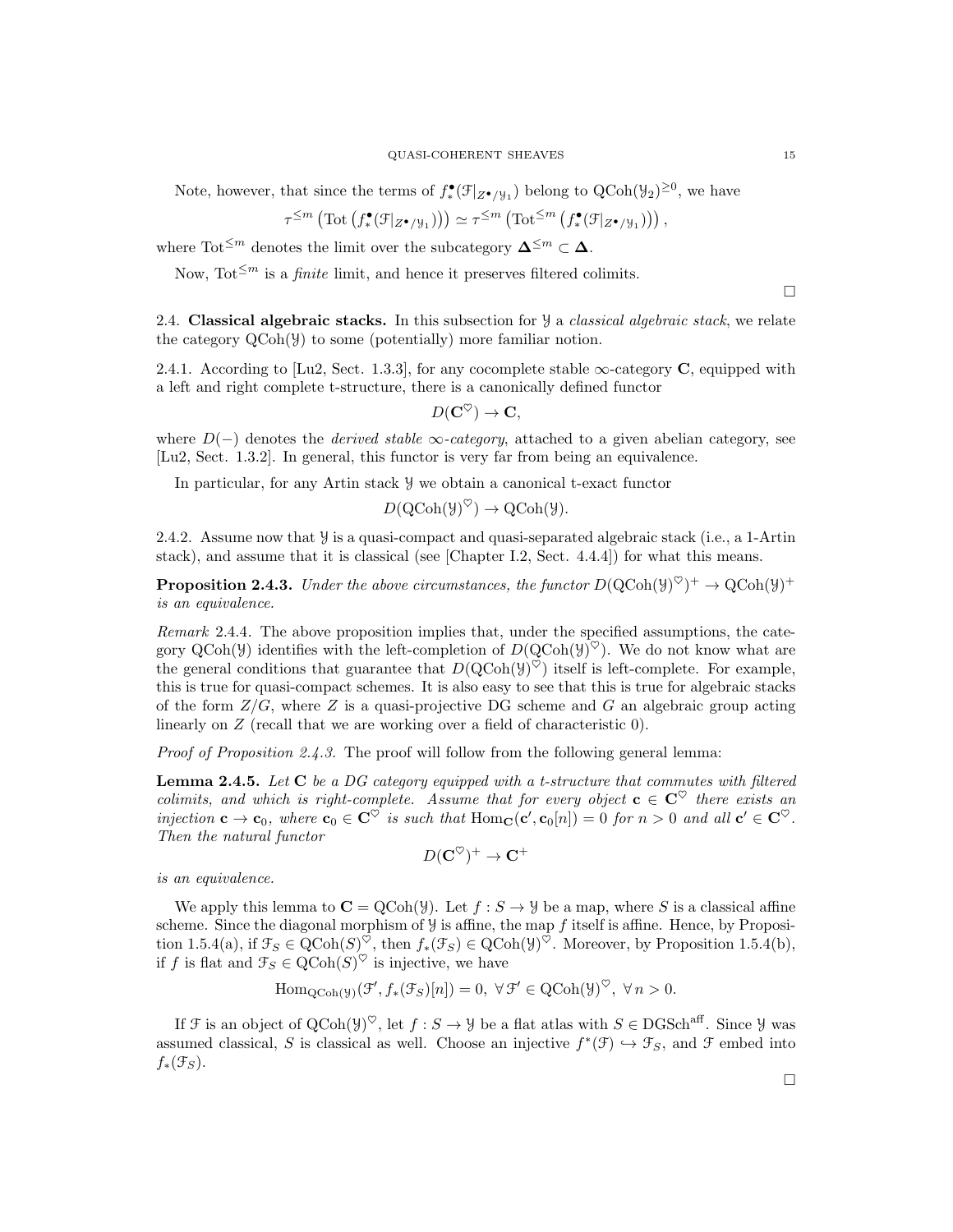#### 16 QUASI-COHERENT SHEAVES

Remark 2.4.6. The same proof shows that (the homotopy category of)  $D(QCoh(Y)^{\heartsuit})^+$  identifies with the eventually coconnective part of the quasi-coherent derived category of Y as defined in  $[LM].$ 

#### 3. The symmetric monoidal structure

In this section we will study the symmetric monoidal structure on  $Q\text{Coh}^*$  as a functor, and the symmetric monoidal structure on  $QCoh(\mathcal{Y})$  as a category for a given prestack  $\mathcal{Y}$ .

3.1. The symmetric monoidal structure on QCoh as a functor. In this subsection we return to the setting of Sect. 1.1. We will show that the functor  $\operatorname{QCoh}_{\operatorname{PreStk}}^*$  has a natural right-lax symmetric monoidal structure.

3.1.1. First, according to [Chapter I.1, Sect. 8.5.10], the functor

 $A \mapsto A\text{-mod}, \quad (\text{AssocAlg}(\text{Vect}))^{op} \to \text{DGCat}_{\text{cont}}$ 

has a natural symmetric monoidal structure, where AssocAlg(Vect) is viewed as a symmetric monoidal category via the operation of tensor product of algebras, and DGCat<sub>cont</sub> is viewed as a symmetric monoidal category via the Lurie tensor product.

Composing with the forgetful functors

$$
ComAlg(Vect^{\leq 0}) \to ComAlg(Vect) \to AssocAlg(Vect),
$$

we obtain that the functor

(3.1) 
$$
(\text{ComAlg}(\text{Vect}^{\leq 0}))^{\text{op}} \to \text{DGCat}_{\text{cont}}, \quad A \mapsto A\text{-mod}
$$

has a natural symmetric monoidal structure. Note that according to [Chapter I.1, Sect. 3.6.6], the symmetric monoidal structure on  $(\text{ComAlg}(\text{Vect}^{\leq 0}))^{\text{op}}$  is *Cartesian*.

3.1.2. Thus, we obtain that the functor

$$
\operatorname{QCoh}_{\operatorname{DGSch}^{\operatorname{aff}}} : \operatorname{DGSch}^{\operatorname{aff}} \to \operatorname{DGCat}_{\operatorname{cont}}
$$

has a naturally defined symmetric monoidal structure, where  $DGSch<sup>aff</sup>$  is endowed with the Cartesian symmetric monoidal structure.

Applying [Chapter V.3, Sect. 3.1] (in the simplest case of vert = horiz =  $adm = all$ ,  $co$ -  $adm =$  isom) we obtain that the functor

$$
\operatorname{QCoh}_{\operatorname{DGSch}^{\operatorname{aff}}}^* : (\operatorname{DGSch}^{\operatorname{aff}})^{\operatorname{op}} \to \operatorname{DGCat}_{\operatorname{cont}}
$$

also acquires a symmetric monoidal structure, where the symmetric monoidal structure on (DGSch<sup>aff</sup>)<sup>op</sup> is induced by the Cartesian symmetric monoidal structure on DGSch<sup>aff</sup>.

3.1.3. Finally, applying [Chapter V.3, Sect. 3.2] (in the simplest case of  $vert = adm =$  isom) we obtain that the functor

# $\mathrm{QCoh}^*_{\mathrm{PreStk}} : \mathrm{PreStk}^\mathrm{op} \to \mathrm{DGCat}_\mathrm{cont}$

acquires a right-lax symmetric monoidal structure, where the symmetric monoidal structure on (DGSchaff) op is induced by the Cartesian symmetric monoidal structure on PreStk.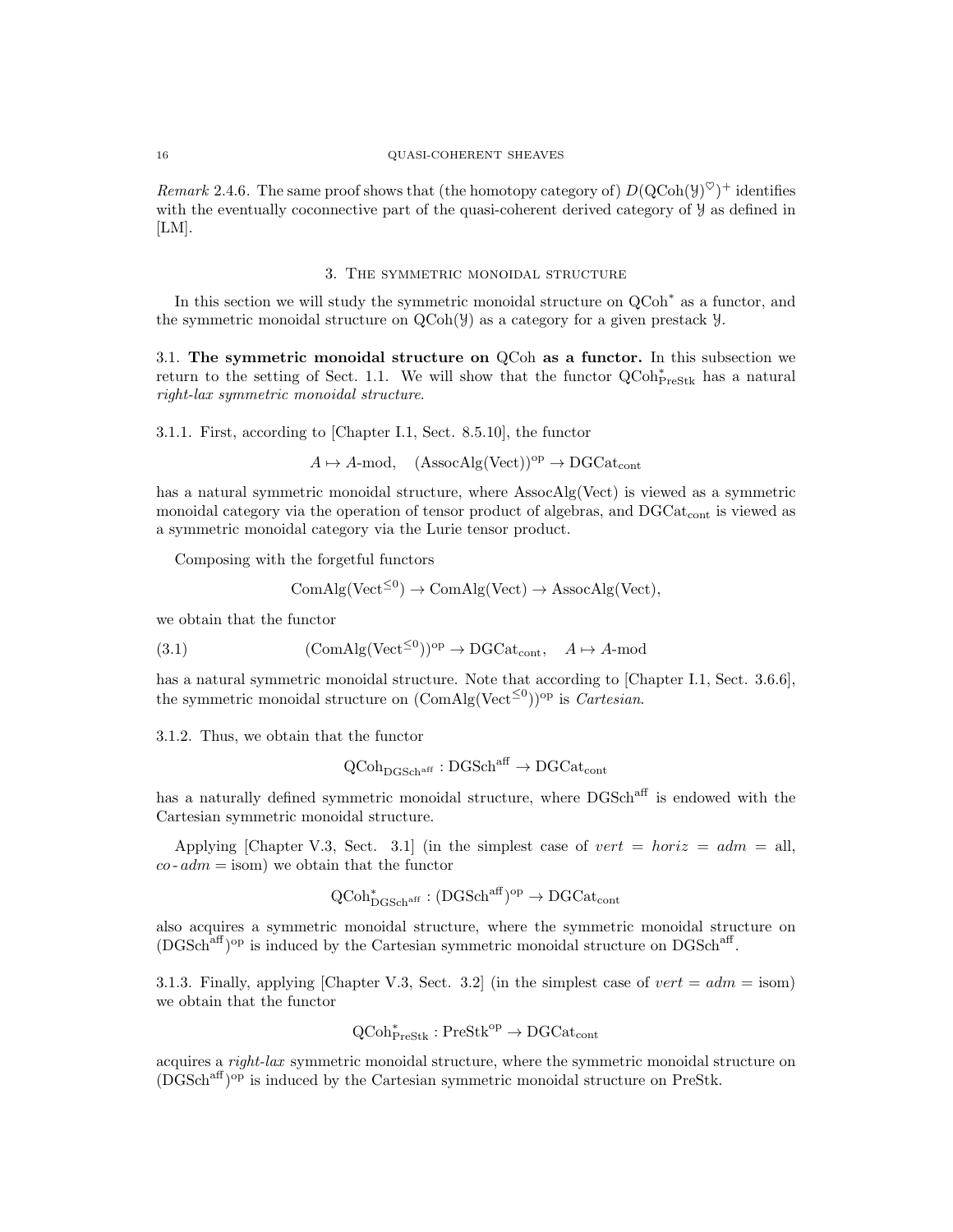3.1.4. In concrete terms, the meaning of the above construction is that for  $\mathcal{Y}_1, \mathcal{Y}_2 \in \text{PreStk we}$ have a canonically defined functor

(3.2) 
$$
\operatorname{QCoh}(\mathcal{Y}_1) \otimes \operatorname{QCoh}(\mathcal{Y}_2) \to \operatorname{QCoh}(\mathcal{Y}_1 \times \mathcal{Y}_2),
$$

denoted

$$
\mathcal{F}_1, \mathcal{F}_2 \mapsto \mathcal{F}_1 \boxtimes \mathcal{F}_2.
$$

By construction, the functor (3.2) is an equivalence if  $\mathcal{Y}_1, \mathcal{Y}_2 \in \text{DGSch}^{\text{aff}}$ .

3.1.5. The functor (3.2) can be explicitly described as follows.

(3.3) 
$$
\text{QCoh}(\mathcal{Y}_1) \otimes \text{QCoh}(\mathcal{Y}_2) \simeq \left(\lim_{\substack{\longleftarrow \\ S_1 \stackrel{y_1}{\rightarrow} \mathcal{Y}_1}} \text{QCoh}(S_1)\right) \otimes \left(\lim_{\substack{\longleftarrow \\ S_2 \stackrel{y_2}{\rightarrow} \mathcal{Y}_2}} \text{QCoh}(S_2)\right),
$$

whereas

$$
\operatorname{QCoh}(\mathcal{Y}_1 \times \mathcal{Y}_2) \simeq \varprojlim_{S \xrightarrow{y} \mathcal{Y}_1 \times \mathcal{Y}_2} \operatorname{QCoh}(S).
$$

However, the functor

$$
(\text{DGSch}^{\text{aff}})_{/\mathcal{Y}_1} \times (\text{DGSch}^{\text{aff}})_{/\mathcal{Y}_2} \to (\text{DGSch}^{\text{aff}})_{/\mathcal{Y}}, \quad S_1, S_2 \mapsto S_1 \times S_2
$$

is cofinal, so we can rewrite

(3.4) 
$$
\text{QCoh}(\mathcal{Y}_1 \times \mathcal{Y}_2) \simeq \lim_{S_1 \to \mathcal{Y}_1, S_2 \to \mathcal{Y}_2} \text{QCoh}(S_1) \otimes \text{QCoh}(S_2).
$$

Now, the map  $(3.2)$  is the tautological map from  $(3.3)$  to  $(3.4)$  (swapping the limit with the tensor product).

## 3.1.6. We claim:

**Proposition 3.1.7.** Assume that  $\mathcal{Y}_1$  is such that the category  $QCoh(\mathcal{Y}_1)$ , viewed as an object of DGCat<sub>cont</sub>, is dualizable. Then for any  $\mathcal{Y}_2$ , the functor (3.2) is an equivalence.

*Proof.* We need to show that the map from  $(3.3)$  to  $(3.4)$  is an isomorphism. We can write it as a composition

$$
\begin{split} \mathrm{QCoh}(\mathcal{Y}_{1}) \otimes & \left( \lim_{S_{2} \to \mathcal{Y}_{2}} \mathrm{QCoh}(S_{2}) \right) \to \lim_{S_{2} \to \mathcal{Y}_{2}} \mathrm{QCoh}(\mathcal{Y}_{1}) \otimes \mathrm{QCoh}(S_{2}) \simeq \\ &\simeq \lim_{S_{2} \to \mathcal{Y}_{2}} \left( \left( \lim_{S_{1} \to \mathcal{Y}_{1}} \mathrm{QCoh}(S_{1}) \right) \otimes \mathrm{QCoh}(S_{2}) \right) \to \\ &\to \lim_{S_{2} \to \mathcal{Y}_{2}} \left( \lim_{S_{1} \to \mathcal{Y}_{1}} \mathrm{QCoh}(S_{1}) \right) \otimes \mathrm{QCoh}(S_{2}) \right). \end{split}
$$

The first arrow is an isomorphism since tensoring with a dualizable category commutes with limits (see [Chapter I.1, Sect. 4.3.2]). The third arrow is an isomorphism for the same reason, as  $\text{QCoh}(S)$  for an affine scheme S is dualizable.

 $\Box$ 

3.2. The symmetric monoidal structure on QCoh of a prestack. In this subsection we will use the right-lax symmetric monoidal structure on the functor  $\operatorname{QCoh}^*_{\operatorname{PreStk}}$  to construct a symmetric monoidal structure on each  $\text{QCoh}(\mathcal{Y})$  for  $\mathcal{Y} \in \text{PreStk.}$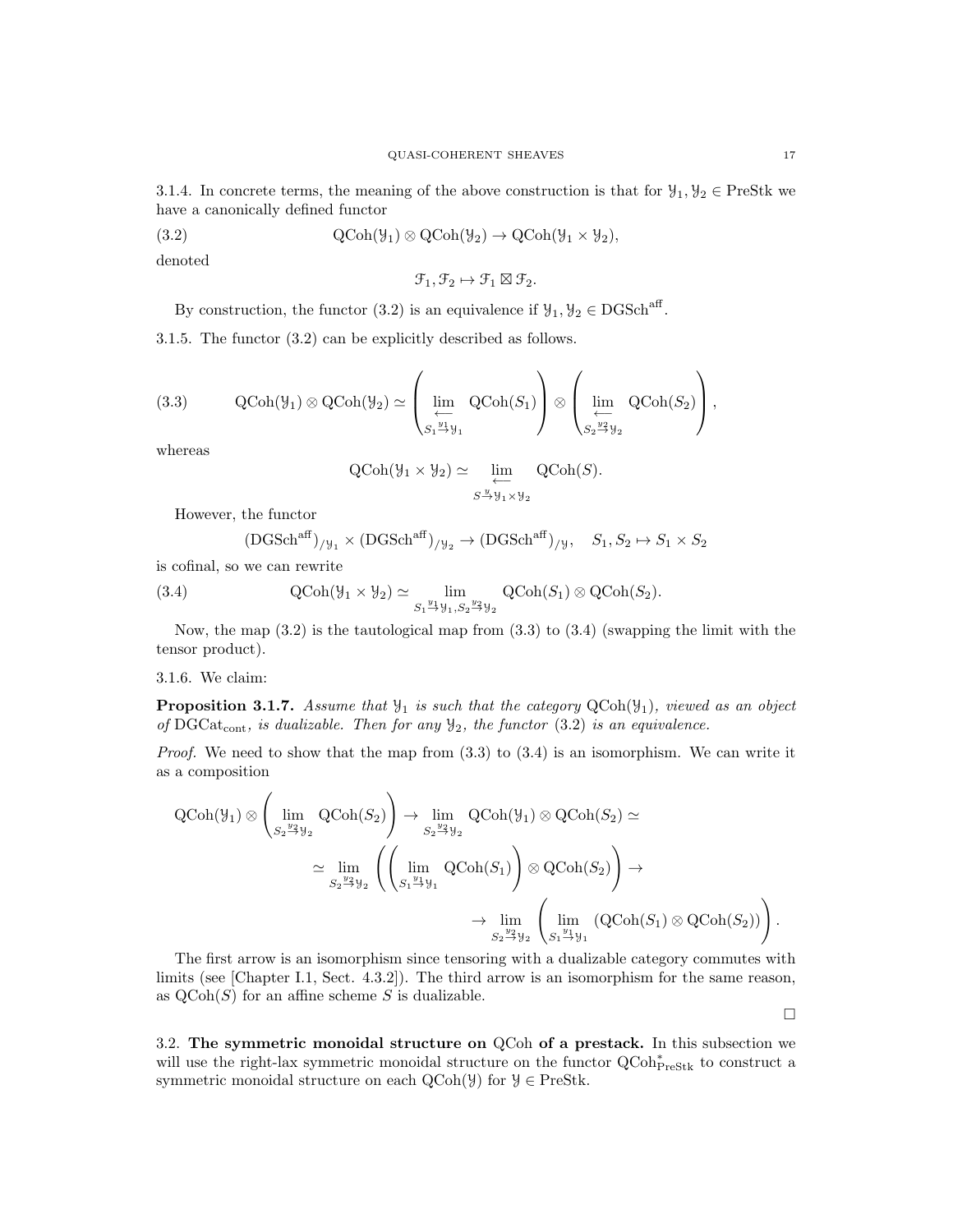3.2.1. Being right-lax symmetric monoidal, the functor  $\operatorname{QCoh}^*_{\operatorname{PreStk}}$  sends commutative algebra objects in PreStk<sup>op</sup> to commutative algebra objects on  $DGCat_{cont}$ .

However, since the symmetric monoidal structure on PreStk<sup>op</sup> is coCartesian, the forgetful functor

$$
ComAlg(PreStk^{op}) \to PreStk^{op}
$$

is an equivalence (see [Lu2, Corollary 2.4.3.10]).

We obtain that the functor  $\operatorname{QCoh}^*_{\operatorname{PreStk}}$  naturally lifts to a functor

$$
\mathrm{PreStk}^{\mathrm{op}} \to \mathrm{ComAlg}(\mathrm{DGCat}_\mathrm{cont}) =: \mathrm{DGCat}_\mathrm{cont}^{\mathrm{SymMon}}\,.
$$

3.2.2. In other words, for any  $\mathcal{Y} \in \text{PreStk}$ , the DG category QCoh( $\mathcal{Y}$ ) acquires a canonical symmetric monoidal structure, explicitly given by

$$
\mathcal{F}_1, \mathcal{F}_2 \mapsto \mathcal{F}_1 \otimes \mathcal{F}_2 := (\mathrm{diag}_y)^*(\mathcal{F}_1 \boxtimes \mathcal{F}_2).
$$

Furthermore, for a morphism  $f: \mathcal{Y}' \to \mathcal{Y}$  in PreStk, the functor

$$
f^* : \mathrm{QCoh}(\mathcal{Y}) \to \mathrm{QCoh}(\mathcal{Y}')
$$

is naturally symmetric monoidal.

3.2.3. Consider again the direct image functor

$$
f_*: \mathrm{QCoh}(\mathcal{Y}') \to \mathrm{QCoh}(\mathcal{Y}).
$$

Being a right adjoint to a symmetric monoidal functor, the functor  $f_*$  is right-lax symmetric monoidal (this the commutative version of [Chapter I.1, Lemma 3.2.4]).

In particular, for  $\mathcal{F} \in \text{QCoh}(\mathcal{Y})$ ,  $\mathcal{F}' \in \text{QCoh}(\mathcal{F}')$ , we have a canonically defined map

(3.5)  $\mathfrak{F} \otimes f_*(\mathfrak{F}') \to f_*(f^*(\mathfrak{F}) \otimes \mathfrak{F}')),$ 

called the projection formula map.

In general, the map  $(3.5)$  is not an isomorphism. However, as in Proposition 2.2.2, one shows:

**Lemma 3.2.4.** Assume that  $f$  is schematic quasi-compact. Then the map  $(3.5)$  is an isomorphism.

3.2.5. Let  $f: \mathcal{Y}' \to \mathcal{Y}$  be again a map between prestacks. Since the functor  $f_*$  is right-lax (symmetric) monoidal, it maps algebras in  $QCoh(\mathcal{Y})$  to algebras in  $QCoh(\mathcal{Y})$ .

In particular, the object

$$
f_*(\mathcal{O}_{\mathcal{Y}'}) = \mathcal{A} \in \text{QCoh}(\mathcal{Y})
$$

has a natural structure of commutative algebra.

Moreover, by [Chapter I.1, Sect. 3.7.3], the functor  $f_*$  naturally factors as

$$
QCoh(\mathcal{Y}') \to \mathcal{A}\text{-mod}(QCoh(\mathcal{Y})) \stackrel{\text{oblv}_{\mathcal{A}}}{\longrightarrow} QCoh(\mathcal{Y}).
$$

In general, the above functor

(3.6)  $Q\text{Coh}(\mathcal{Y}') \to \mathcal{A}\text{-mod}(Q\text{Coh}(\mathcal{Y}))$ 

is not an equivalence.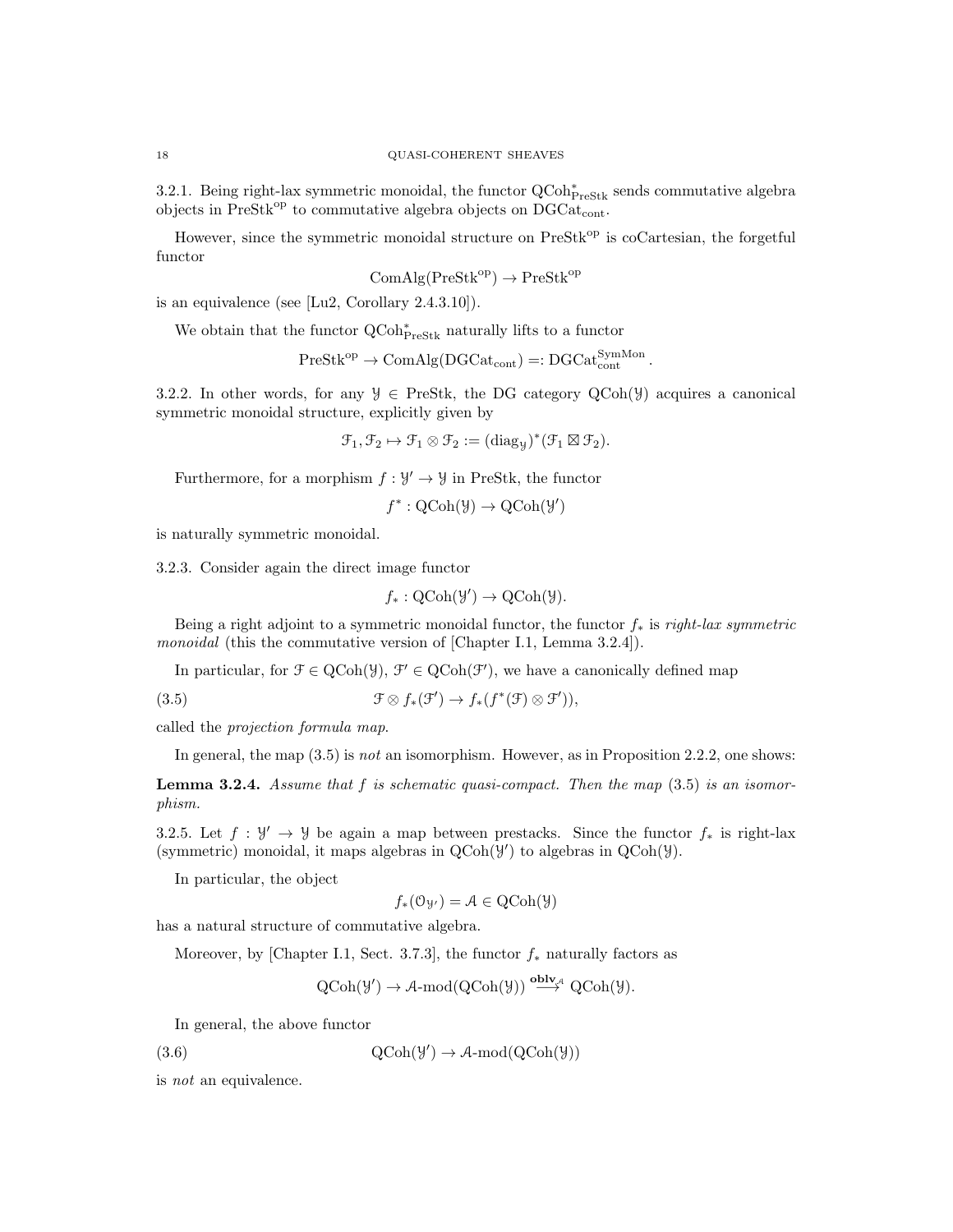3.2.6. Let



be a Cartesian square of prestacks.

Note that we have a canonical map:

(3.7) 
$$
\operatorname{QCoh}(\mathcal{Y}_1) \underset{\operatorname{QCoh}(\mathcal{Y}_2)}{\otimes} \operatorname{QCoh}(\mathcal{Y}'_2) \to \operatorname{QCoh}(\mathcal{Y}'_1).
$$

In general, the functor  $(3.7)$  is *not* an equivalence. Here is a counter-example:

Take  $\mathcal{Y}_1 = \mathcal{Y}_2 = \text{pt}$ , and  $\mathcal{Y} = \text{pt}/A$ , where A is an abelian variety. Then  $\mathcal{Y}_1 \times \mathcal{Y}_2 \simeq A$ , while

$$
Q\text{Coh}(\text{pt}/A) \simeq H\text{-mod},
$$

where  $H = (\Gamma(A, 0_A))^{\vee}$  is an algebra with respect to convolution, and is isomorphic to  $Sym(H^1(X,\mathcal{O}_A)^{\vee}[1])$ . So

$$
\mathrm{Vect}_{\underset{H\text{-}\mathrm{mod}}{\otimes}}\mathbb{V}\mathrm{ect}\simeq \mathrm{Sym}(H^1(X,\mathbb{O}_A)^\vee[2])\text{-mod}.
$$

#### 3.3. The quasi-affine case.

3.3.1. We shall say that an object  $X \in DGSch$  is *quasi-affine* if it quasi-compact and admits an open embedding into an affine scheme.

We shall say that a morphism  $f: \mathcal{Y}' \to \mathcal{Y}$  in PreStk is *schematic quasi-affine* if its base change by an affine scheme yields a quasi-affine scheme.

3.3.2. We claim:

**Proposition 3.3.3.** Let  $f : \mathcal{Y}' \to \mathcal{Y}$  be schematic quasi-affine. Then the functor (3.6) is an equivalence.

*Proof.* Let first  $f$  be arbitrary. We note that we have a canonical homomorphism of monads acting on QCoh(Y).

$$
\mathcal{A} \otimes - \to f_* \circ f^*.
$$

Assume now that f is schematic and quasi-compact. In this case, by Lemma 3.2.4, the above map of monads is an isomorphism. Hence, in order to prove the proposition, it remains to show that the functor  $f_*$  satisfies the hypothesis of the Barr-Beck-Lurie theorem, see [Chapter I.1, Proposition 3.7.7].

Now, since f was assumed schematic quasi-compact, the functor  $f_*$  commutes with all colimits, by Proposition 2.2.2(a). Thus, it remains to show that  $f_*$  is conservative. By Proposition 2.2.2(b), the latter assertion reduces to the case when  $\mathcal{Y} \in \text{DGSch}^{\text{aff}}$ .

Thus, it remains to show that the functor of *global sections* on QCoh of a quasi-affine scheme X is conservative. Let  $j : X \hookrightarrow S$  be an open embedding, where  $S \in DGSch<sup>aff</sup>$ . Since the functor of global sections over S is conservative, it remains to show that the functor  $j_*$  is fully faithful.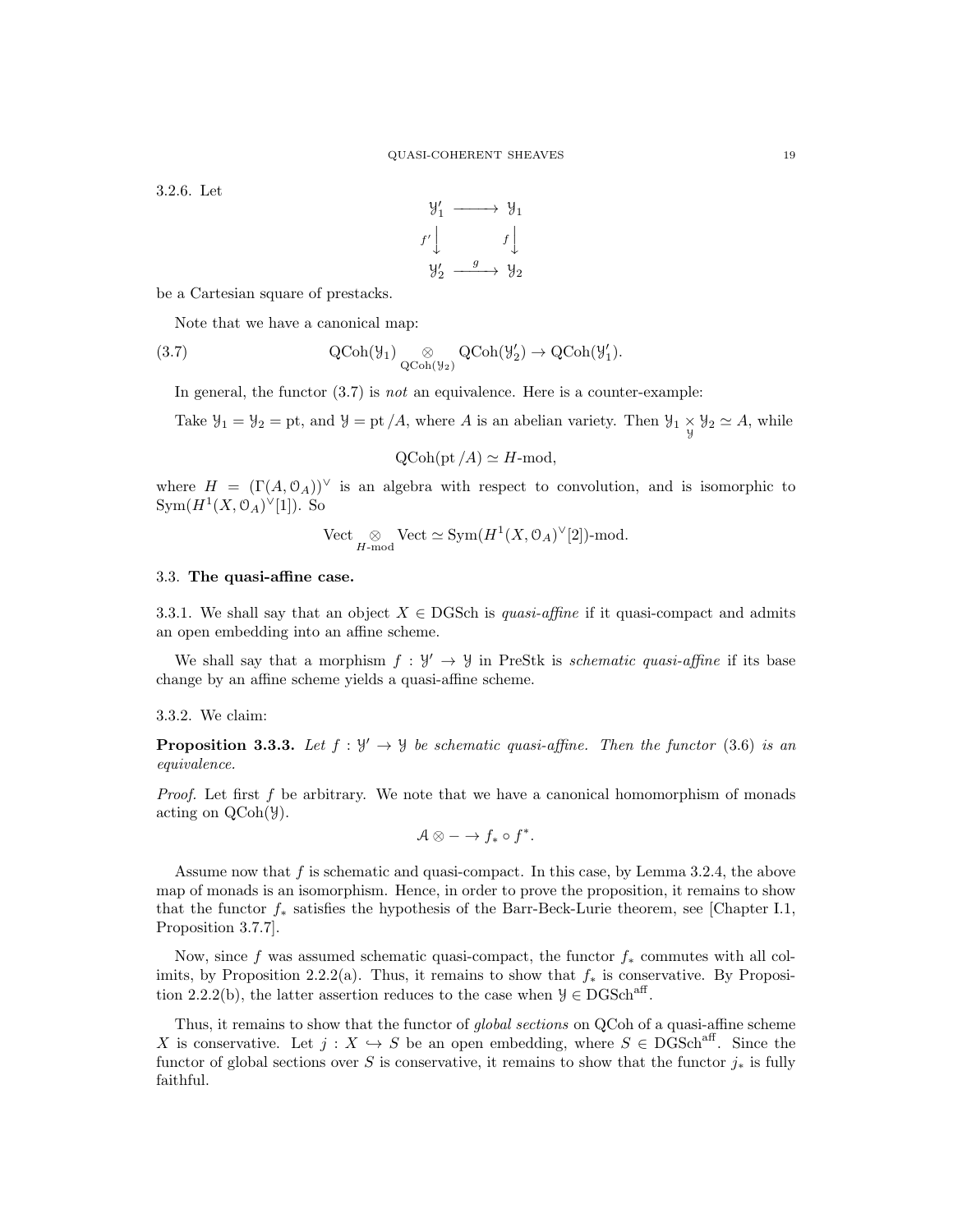However, we claim that  $j_*$  admits a left inverse, namely,  $j^*$ . Indeed, this follows from Proposition 2.2.2(b) for the Cartesian square

$$
X \xrightarrow{\text{id}} X
$$
\n
$$
\downarrow \downarrow
$$
\n
$$
X \xrightarrow{j} S.
$$

3.3.4. Here is another favorable feature of quasi-affine maps:

**Proposition 3.3.5.** Assume in the situation of Sect. 3.2.6, the map  $f$  (and hence  $f'$ ) is quasicompact and quasi-affine. Then then map (3.7) is an equivalence.

Proof. By Proposition 3.3.3

$$
\text{QCoh}(\mathcal{Y}'_1) \simeq f'_*(\mathcal{O}_{\mathcal{Y}'_1})\text{-}\mathrm{mod}(\text{QCoh}(\mathcal{Y}'_2)).
$$

Now, again by Proposition 3.3.3 and [Chapter I.1, Corollary 8.5.7],

$$
\begin{aligned}\label{eq:QCoh} \mathrm{QCoh}(\mathcal{Y}_1) \underset{\mathrm{QCoh}(\mathcal{Y}_2)}{\otimes} \mathrm{QCoh}(\mathcal{Y}'_2) &\simeq f_*(\mathcal{O}_{\mathcal{Y}_1})\text{-}\mathrm{mod}(\mathrm{QCoh}(\mathcal{Y}_2)) \underset{\mathrm{QCoh}(\mathcal{Y}_2)}{\otimes} \mathrm{QCoh}(\mathcal{Y}'_2) &\simeq\\ &\simeq g^*(f_*(\mathcal{O}_{\mathcal{Y}_1}))\text{-}\mathrm{mod}(\mathrm{QCoh}(\mathcal{Y}'_2)).\end{aligned}
$$

Finally, by Proposition 2.2.2(2),

$$
f'_*(\mathbf{0}_{\mathcal{Y}'_1}) \simeq g^*(f_*(\mathbf{0}_{\mathcal{Y}_1}))
$$

as algebras in  $QCoh(\mathcal{Y}_2)$ .

## 3.4. When is QCoh rigid?

3.4.1. Recall the notion of rigid stable monoidal category, [Chapter I.1, Sect. 9.1].

The following assertion provides a partial converse to Proposition 3.1.7:

**Proposition 3.4.2.** Let  $\mathcal{Y}$  be a prestack, such that the diagonal map diag<sub>N</sub> is schematic and quasi-compact, and such that the object  $\mathcal{O}_y \in \text{QCoh}(\mathcal{Y})$  is compact. Then the following conditions are equivalent:

- (i) The functor  $\text{QCoh}(\mathcal{Y}) \otimes \text{QCoh}(\mathcal{Y}') \to \text{QCoh}(\mathcal{Y} \times \mathcal{Y}')$  is an equivalence for any  $\mathcal{Y}'$ .
- (ii) The functor  $\text{QCoh}(\mathcal{Y}) \otimes \text{QCoh}(\mathcal{Y}) \to \text{QCoh}(\mathcal{Y} \times \mathcal{Y})$  is an equivalence.
- (iii) The category Y is rigid as a stable monoidal category.
- (iv) The category  $QCoh(\mathcal{Y})$  is dualizable.

*Proof.* The implicatios (i)  $\Rightarrow$  (ii) is tautological, and the implication (iii)  $\Rightarrow$  (iv) follows froom [Chapter I.1, Sect. 9.2.1].

The implication (iv)  $\Rightarrow$  (i) is the content of Proposition 3.1.7. It remains to show (ii)  $\Rightarrow$  (iii).

Given (ii), we can identify the map  $\text{mult}_{\text{QCoh}(\mathcal{Y})}^*$  (we are using the notation of [Chapter I.1, Sect. 9.1.1]) with

$$
(\mathrm{diag}_{\mathcal{Y}})^*:\mathrm{QCoh}(\mathcal{Y}\times\mathcal{Y})\to \mathrm{QCoh}(\mathcal{Y}).
$$

The fact that it satisfies the assumptions of *loc. cit.* follows from Proposition 2.2.2(b).

 $\Box$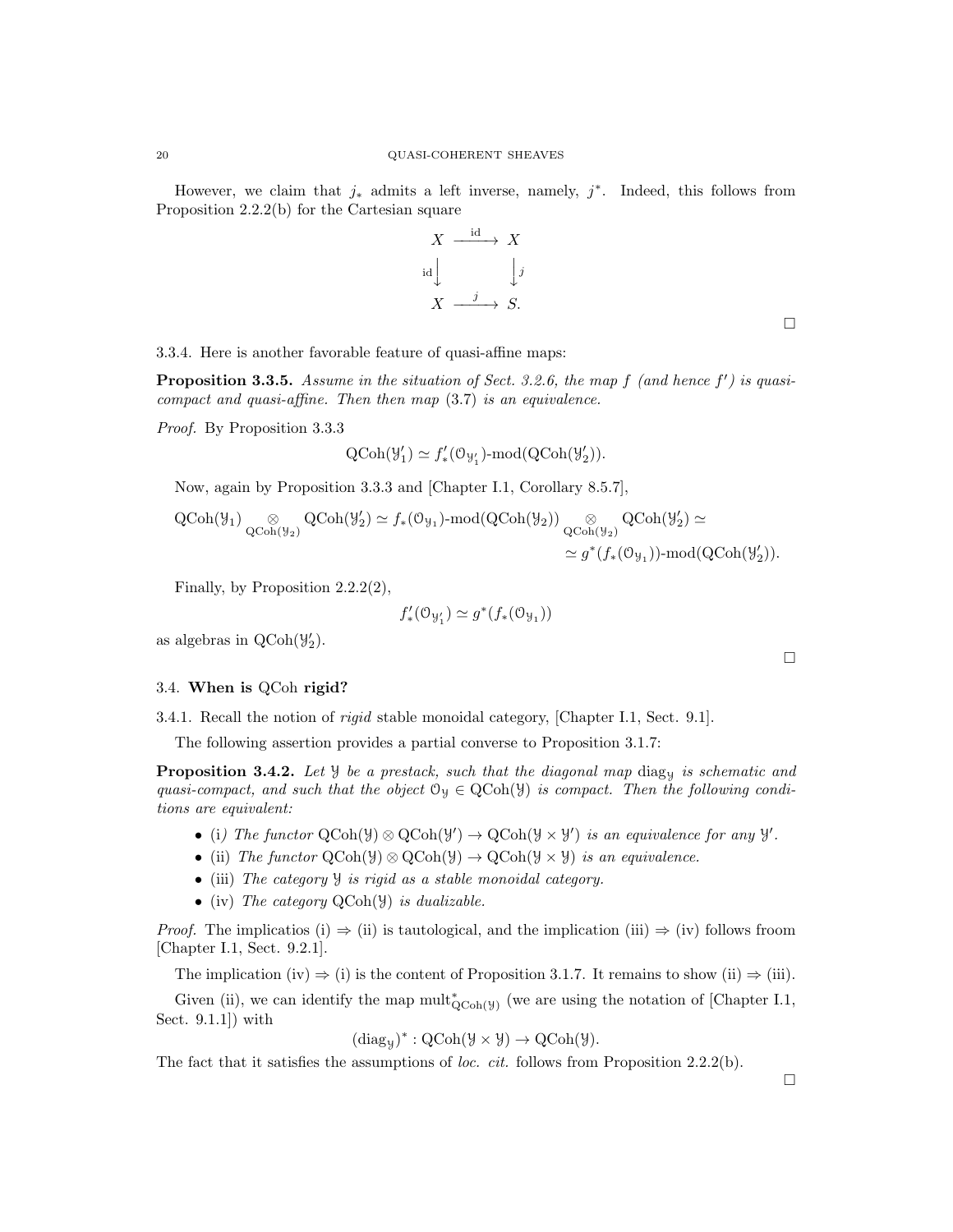3.4.3. Let  $f: \mathcal{Y}_1 \to \mathcal{Y}_2$  be a map between prestacks, such that both  $QCoh(\mathcal{Y}_1)$  and  $QCoh(\mathcal{Y}_2)$ are rigid. From [Chapter I.1, Lemma 9.2.6(2)] we obtain:

**Lemma 3.4.4.** The functor  $f_* : \text{QCoh}(\mathcal{Y}_1) \to \text{QCoh}(\mathcal{Y}_2)$  is continuous, and under the identifications

$$
\mathrm{QCoh}(\mathcal{Y}_i)^{\vee} \simeq \mathrm{QCoh}(\mathcal{Y}_i),
$$

we have  $f_* \simeq (f^*)^\vee$ .

## 3.5. Passable prestacks.

3.5.1. We shall say that a prestack  $\mathcal Y$  is passable if

- (1) The diagonal morphism of  $\mathcal{Y}$  is quasi-affine;
- (2)  $\mathcal{O}_y \in \text{QCoh}(\mathcal{Y})$  is compact;
- (3) The category  $QCoh(\mathcal{Y})$  is dualizable.

For example, any stack which is perfect (see Sect. 3.7.1) below is passable. In particular, any quasi-compact scheme is passable when viewed as a prestack.

By Proposition 3.4.2, we obtain that if  $\mathcal Y$  is passable, then  $QCoh(\mathcal Y)$  is rigid as a monoidal category.

3.5.2. We are going to show that passable prestacks are adapted to having the map in (3.7) an equivalence:

Let  $\mathcal{Y}$  be a passable prestack. Let  $\mathcal{Y}_1$  and  $\mathcal{Y}_2$  be prestacks mapping to  $\mathcal{Y}$ .

**Proposition 3.5.3.** If under the above circumstances  $QCoh(\mathcal{Y}_1)$  is dualizable as a category, the natural functor

$$
\operatorname{QCoh}(\mathcal{Y}_1) \underset{\operatorname{QCoh}(\mathcal{Y})}{\otimes} \operatorname{QCoh}(\mathcal{Y}_2) \to \operatorname{QCoh}(\mathcal{Y}_1 \underset{\mathcal{Y}}{\times} \mathcal{Y}_2)
$$

is an equivalence.

*Proof.* By [Chapter I.1, Propositions 9.4.4 and Sect. 4.3.2], the rigidity of  $QCoh(\mathcal{Y})$  and the fact that  $QCoh(\mathcal{Y}_1)$  is dualizable imply that the operation

$$
\mathbf{C}\mapsto \operatorname{QCoh}(\mathcal{Y}_1)\underset{\operatorname{QCoh}(\mathcal{Y})}{\otimes}\mathbf{C}
$$

preserves limits.

This allows to replace  $\mathcal{Y}_2$  by  $S \in \text{DGSch}^{\text{aff}}$ . But then the map  $S \to \mathcal{Y}$  is quasi-compact and quasi-affine, and we find ourselves in the situation of Proposition 3.3.5.

 $\Box$ 

# 3.6. The perfect subcategory.

3.6.1. Recall the notion of dualizable object in a symmetric monoidal category, see [Chapter I.1, Sect. 4.1].

For a prestack Y, we let

 $\mathrm{QCoh}(\mathcal{Y})^{\mathrm{perf}} \subset \mathrm{QCoh}(\mathcal{Y})$ 

denote the full subcategory consisting of dualizable objects.

For a map  $f: \mathcal{Y}' \to \mathcal{Y}$ , the functor  $f^*: \mathrm{QCoh}(\mathcal{Y}) \to \mathrm{QCoh}(\mathcal{Y}')$  clearly sends  $\mathrm{QCoh}(\mathcal{Y})^{\mathrm{perf}}$  to  $QCoh(\mathcal{Y}')^{perf}.$ 

Thus, we obtain a well-defined functor

(3.8) 
$$
\mathcal{Y} \mapsto \text{QCoh}(\mathcal{Y})^{\text{perf}}, \quad \text{PreStk}^{\text{op}} \to 1\text{-Cat}.
$$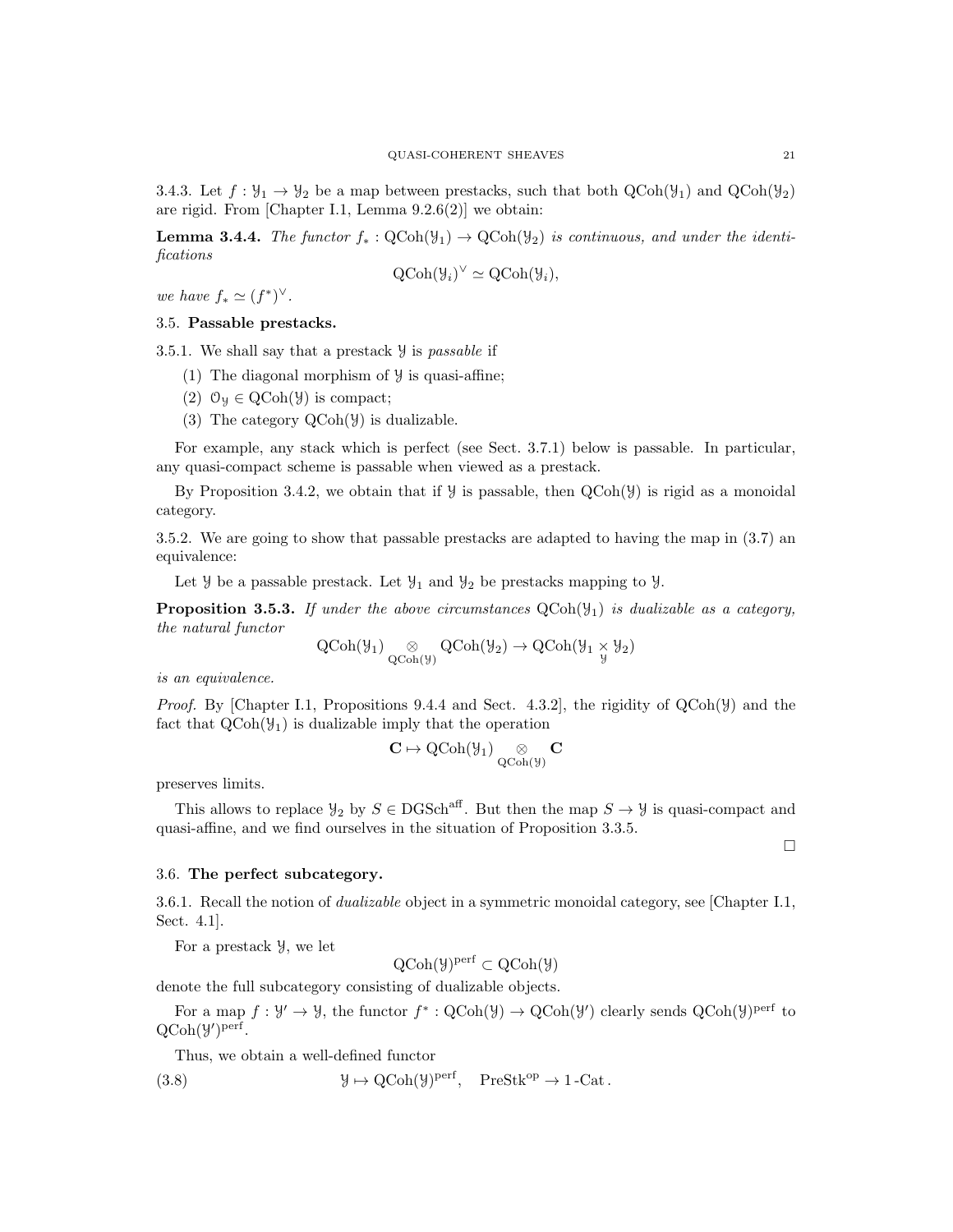3.6.2. We have the following basic assertion:

Lemma 3.6.3. Let

$$
I \to 1\text{-Cat}^{\text{Mon}}, \quad i \mapsto \mathbf{A}_i
$$

be a functor, and denote  $A := \lim_{i} A_i$ . Then an object  $a \in A$  is left dualizable if and only if  $ev_i(\mathbf{a}) \in \mathbf{A}_i$  is dualizable for every i.

As a corollary we obtain:

# Corollary 3.6.4.

(a) An object  $\mathcal{F} \in \text{QCoh}(\mathcal{Y})$  is perfect if and only if for every  $(S \stackrel{y}{\to} Y) \in (\text{DGSch}^{\text{aff}})_{/\mathcal{Y}}$ , the corresponding  $\mathfrak{F}_{S,y} \in \text{QCoh}(S)$  is perfect.

(b) The functor (3.8) maps isomorphically to the right Kan extension to its restriction to  $DGSch<sup>aff</sup>$ .

Moreover, combing with Theorem 1.3.4, we obtain:

Corollary 3.6.5. The restriction of the functor  $(3.8)$  to DGSch<sup>aff</sup> satisfies flat descent.

3.6.6. Perfectness and compactness. Let  $S$  be an affine DG scheme. We recall the following (this is a particular case of [Chapter I.1, Corollary 9.1.7]):

**Lemma 3.6.7.** For  $M \in \text{QCoh}(S)$  the following conditions are equivalent:

 $(i)$  *M* is compact;

(ii) M is dualizable as an object of the symmetric monoidal category  $\mathrm{QCoh}(S)$ .

We now claim:

# Proposition 3.6.8.

(1) Suppose that the diagonal morphism of  $\mathcal{Y}$  is schematic and quasi-compact. Then any compact object of QCoh(Y) is perfect.

(2) Suppose that  $\mathcal{O}_y \in \text{QCoh}(\mathcal{Y})$  is compact. Then any perfect object of  $\text{QCoh}(\mathcal{Y})$  is compact.

Proof. Point (2) follows from [Chapter I.1, Lemma 8.8.4]: dualizability implies compactness in any symmetric monoidal stable category in which the unit is compact.

To prove point (1), taking into account Lemma 3.6.7, we have to show that the functor  $\mathcal{F} \mapsto f^*(\mathcal{F})$  for  $f : S \to \mathcal{Y}$  with S affine, sends compact objects to compact ones. However, this is true, since the right adjoint of  $f^*$ , i.e., the functor  $f_*$  is continuous, by Proposition 2.2.2(a).

 $\Box$ 

3.6.9. Finally, we note:

Proposition 3.6.10. The functor

$$
S \mapsto \text{QCoh}(S)^{\text{perf}}, \quad (\text{DGSch}^{\text{aff}})^{\text{op}} \to 1\text{-Cat}
$$

is convergent.

*Proof.* By definition, we need to show that for  $S \in DGSch<sup>aff</sup>$ , the family of functors

$$
\mathcal{F}\mapsto \mathcal{F}|_{\leq^nS},
$$

given by restriction, defines an equivalence

$$
Q\text{Coh}(S)^{\text{perf}} \to \lim_{n} Q\text{Coh}({}^{\leq n}S)^{\text{perf}}.
$$